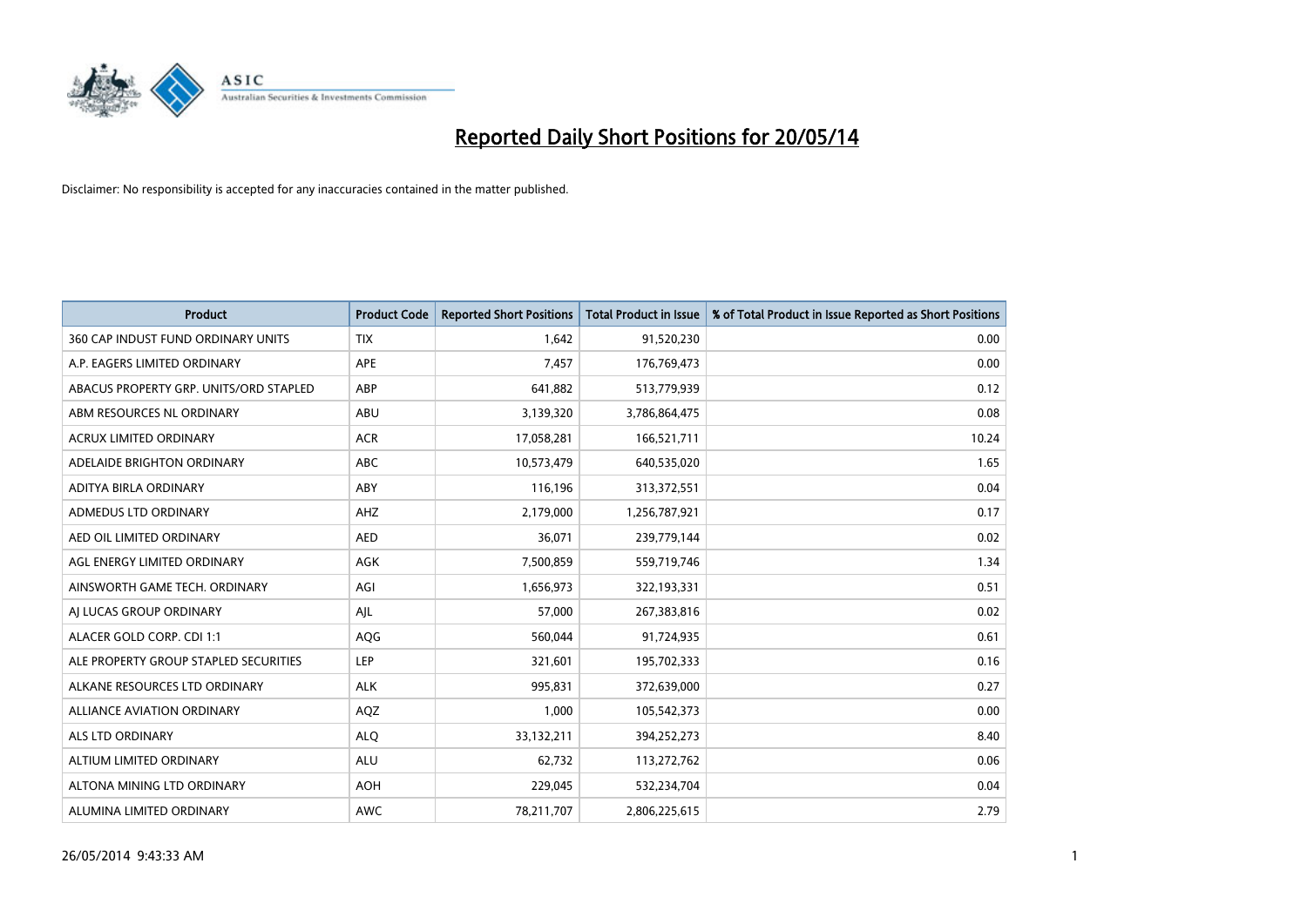

| <b>Product</b>                          | <b>Product Code</b> | <b>Reported Short Positions</b> | <b>Total Product in Issue</b> | % of Total Product in Issue Reported as Short Positions |
|-----------------------------------------|---------------------|---------------------------------|-------------------------------|---------------------------------------------------------|
| AMALGAMATED HOLDINGS ORDINARY           | AHD                 | 9,272                           | 157,854,701                   | 0.01                                                    |
| AMCOM TELECOMM. ORDINARY                | AMM                 | 1,181,619                       | 245,322,894                   | 0.48                                                    |
| AMCOR LIMITED ORDINARY                  | AMC                 | 4,736,358                       | 1,206,684,923                 | 0.39                                                    |
| AMP LIMITED ORDINARY                    | AMP                 | 38,437,537                      | 2,957,737,964                 | 1.30                                                    |
| ANSELL LIMITED ORDINARY                 | <b>ANN</b>          | 4,802,545                       | 152,937,881                   | 3.14                                                    |
| ANTARES ENERGY LTD ORDINARY             | AZZ                 | 767,213                         | 255,000,000                   | 0.30                                                    |
| ANZ BANKING GRP LTD CAP NOTE 2          | ANZPE               | 2,760                           | 16,100,000                    | 0.02                                                    |
| ANZ BANKING GRP LTD ORDINARY            | ANZ                 | 9,861,203                       | 2,744,118,670                 | 0.36                                                    |
| APA GROUP STAPLED SECURITIES            | <b>APA</b>          | 29,272,700                      | 835,750,807                   | 3.50                                                    |
| APN NEWS & MEDIA ORDINARY               | <b>APN</b>          | 2,631,746                       | 1,029,041,356                 | 0.26                                                    |
| AQUARIUS PLATINUM. ORDINARY             | <b>AOP</b>          | 8,620,608                       | 488,103,453                   | 1.77                                                    |
| AQUILA RESOURCES ORDINARY               | <b>AQA</b>          | 5,809,066                       | 411,804,442                   | 1.41                                                    |
| ARAFURA RESOURCE LTD ORDINARY           | ARU                 | $\overline{2}$                  | 441,270,644                   | 0.00                                                    |
| ARB CORPORATION ORDINARY                | ARP                 | 1,792,287                       | 72,493,302                    | 2.47                                                    |
| ARDENT LEISURE GROUP STAPLED SECURITIES | AAD                 | 2,627,815                       | 405,055,708                   | 0.65                                                    |
| ARENA REIT. ORDINARY UNITS              | <b>ARF</b>          | 33,293                          | 211,495,653                   | 0.02                                                    |
| ARISTOCRAT LEISURE ORDINARY             | ALL                 | 8,646,685                       | 551,418,047                   | 1.57                                                    |
| ARRIUM LTD ORDINARY                     | ARI                 | 25,229,948                      | 1,366,183,142                 | 1.85                                                    |
| ASCIANO LIMITED ORDINARY                | <b>AIO</b>          | 9,330,792                       | 975,385,664                   | 0.96                                                    |
| ASG GROUP LIMITED ORDINARY              | ASZ                 | 568,838                         | 206,720,839                   | 0.28                                                    |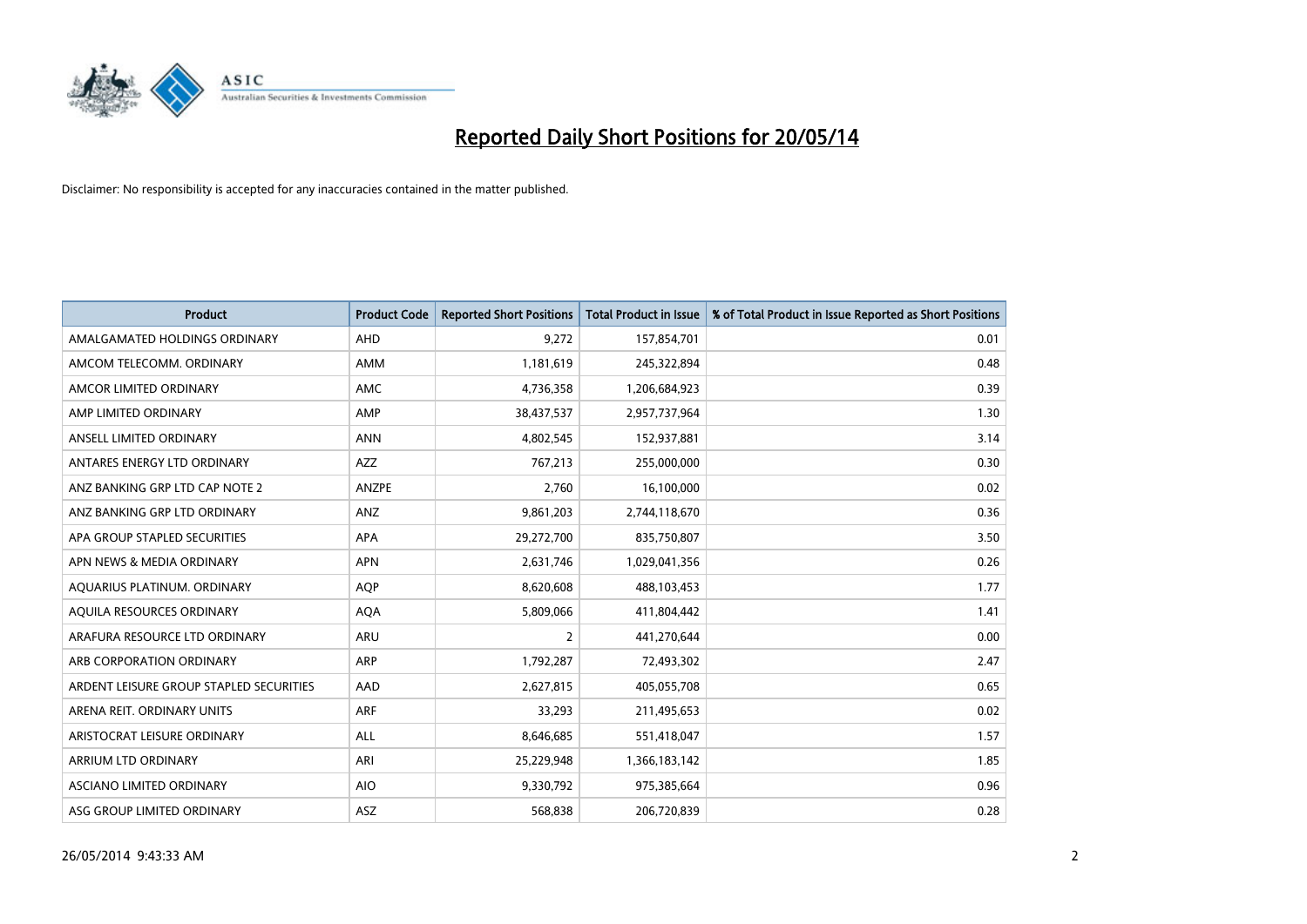

| <b>Product</b>                            | <b>Product Code</b> | <b>Reported Short Positions</b> | <b>Total Product in Issue</b> | % of Total Product in Issue Reported as Short Positions |
|-------------------------------------------|---------------------|---------------------------------|-------------------------------|---------------------------------------------------------|
| ASPEN GROUP ORD/UNITS STAPLED             | <b>APZ</b>          | 23,849                          | 119,948,774                   | 0.02                                                    |
| ASTRO JAP PROP GROUP STAPLED US PROHIBIT. | AJA                 | 39,304                          | 67,211,752                    | 0.06                                                    |
| ASX LIMITED ORDINARY                      | <b>ASX</b>          | 5,474,324                       | 193,595,162                   | 2.83                                                    |
| ATLAS IRON LIMITED ORDINARY               | AGO                 | 93,510,621                      | 915,496,158                   | 10.21                                                   |
| ATRUM COAL NL ORDINARY                    | ATU                 | 312,584                         | 76,305,842                    | 0.41                                                    |
| AUCKLAND INTERNATION ORDINARY             | AIA                 | 3,669                           | 1,190,484,097                 | 0.00                                                    |
| AURIZON HOLDINGS LTD ORDINARY             | AZJ                 | 35,183,517                      | 2,137,284,503                 | 1.65                                                    |
| <b>AURORA OIL &amp; GAS ORDINARY</b>      | <b>AUT</b>          | 1,051,310                       | 448,785,778                   | 0.23                                                    |
| AUSDRILL LIMITED ORDINARY                 | ASL                 | 25,315,173                      | 312,277,224                   | 8.11                                                    |
| AUSENCO LIMITED ORDINARY                  | AAX                 | 4,392,628                       | 168,449,799                   | 2.61                                                    |
| AUSTAL LIMITED ORDINARY                   | ASB                 | 251,765                         | 346,379,377                   | 0.07                                                    |
| AUSTBROKERS HOLDINGS ORDINARY             | <b>AUB</b>          | 11,610                          | 59,955,596                    | 0.02                                                    |
| AUSTIN ENGINEERING ORDINARY               | ANG                 | 1,058,299                       | 84,274,004                    | 1.26                                                    |
| AUSTRALAND PROPERTY STAPLED SECURITY      | <b>ALZ</b>          | 482,179                         | 578,984,528                   | 0.08                                                    |
| AUSTRALIAN AGRICULT, ORDINARY             | AAC                 | 3,155,305                       | 532,442,368                   | 0.59                                                    |
| AUSTRALIAN EDUCATION UNITS                | <b>AEU</b>          | 13                              | 205,069,661                   | 0.00                                                    |
| AUSTRALIAN INFR LTD ORDINARY              | <b>AIX</b>          | 14,364                          | 620,733,944                   | 0.00                                                    |
| AUSTRALIAN PHARM. ORDINARY                | API                 | 11,101,910                      | 488,115,883                   | 2.27                                                    |
| AUTOMOTIVE HOLDINGS ORDINARY              | AHE                 | 166,752                         | 306,437,941                   | 0.05                                                    |
| AVEO GROUP STAPLED SECURITIES             | AOG                 | 11,501,494                      | 500,111,460                   | 2.30                                                    |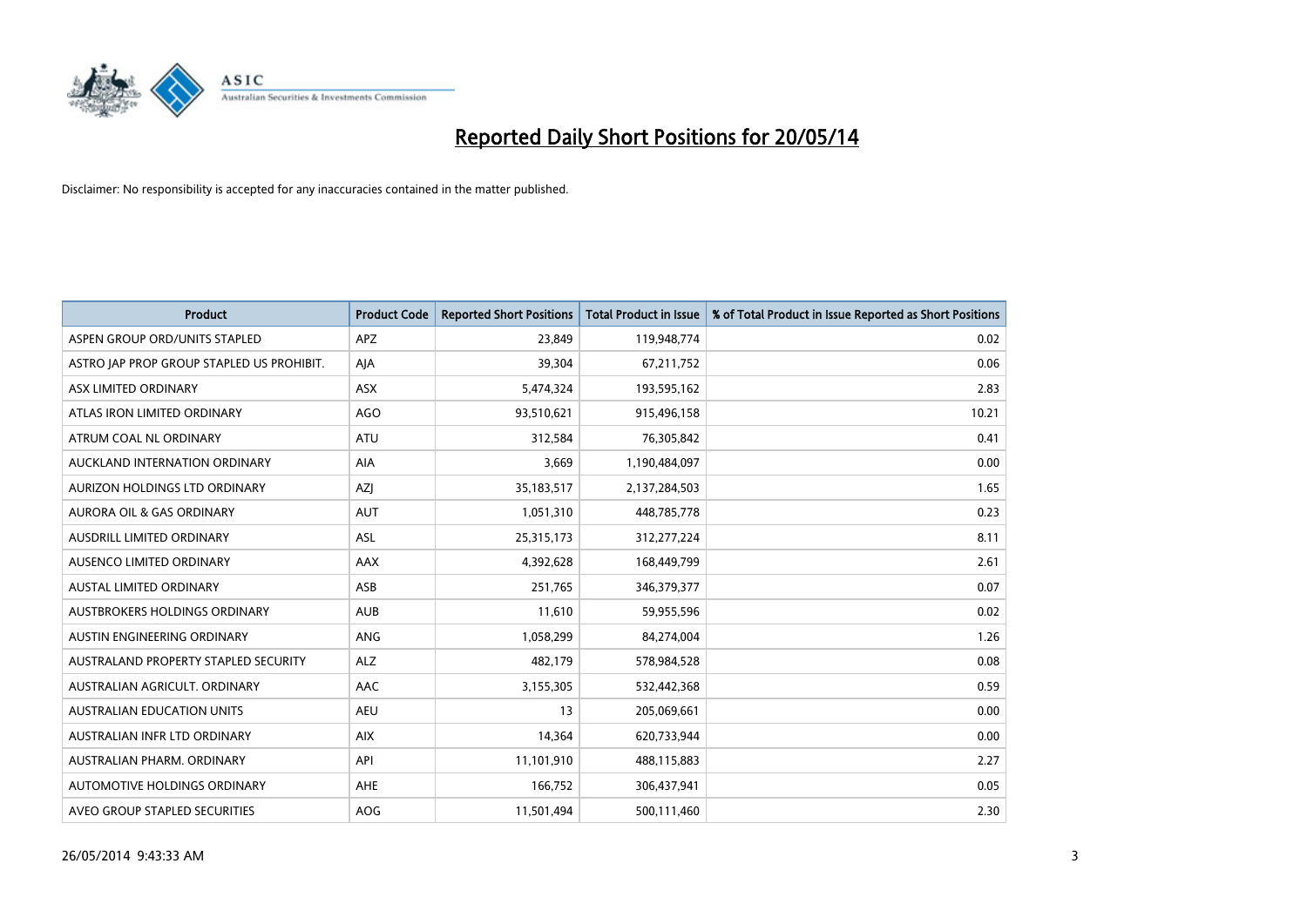

| <b>Product</b>                       | <b>Product Code</b> | <b>Reported Short Positions</b> | <b>Total Product in Issue</b> | % of Total Product in Issue Reported as Short Positions |
|--------------------------------------|---------------------|---------------------------------|-------------------------------|---------------------------------------------------------|
| AWE LIMITED ORDINARY                 | <b>AWE</b>          | 468.764                         | 522,696,385                   | 0.09                                                    |
| AZONTO PET LTD ORDINARY              | <b>APY</b>          | 1                               | 1,158,625,100                 | 0.00                                                    |
| AZUMAH RESOURCES ORDINARY            | <b>AZM</b>          | 1                               | 356,189,096                   | 0.00                                                    |
| BANDANNA ENERGY ORDINARY             | <b>BND</b>          | 23,772,064                      | 528,481,199                   | 4.50                                                    |
| BANK OF QUEENSLAND. ORDINARY         | <b>BOQ</b>          | 3,838,046                       | 339,560,605                   | 1.13                                                    |
| <b>BANNERMAN RESOURCES ORDINARY</b>  | <b>BMN</b>          | 300,047                         | 324,938,790                   | 0.09                                                    |
| <b>BASE RES LIMITED ORDINARY</b>     | <b>BSE</b>          | 5,539,047                       | 561,840,029                   | 0.99                                                    |
| <b>BATHURST RES LTD. ORDINARY</b>    | <b>BRL</b>          | 11,621,091                      | 944,931,961                   | 1.23                                                    |
| BC IRON LIMITED ORDINARY             | <b>BCI</b>          | 2,593,408                       | 124,028,630                   | 2.09                                                    |
| BEACH ENERGY LIMITED ORDINARY        | <b>BPT</b>          | 20,763,521                      | 1,291,444,999                 | 1.61                                                    |
| BEADELL RESOURCE LTD ORDINARY        | <b>BDR</b>          | 33,443,878                      | 790,777,280                   | 4.23                                                    |
| <b>BEGA CHEESE LTD ORDINARY</b>      | <b>BGA</b>          | 622,165                         | 152,245,802                   | 0.41                                                    |
| BENDIGO AND ADELAIDE ORDINARY        | <b>BEN</b>          | 11,596,529                      | 433,893,557                   | 2.67                                                    |
| <b>BENITEC BIOPHARMA ORDINARY</b>    | <b>BLT</b>          | 3,163                           | 114,898,793                   | 0.00                                                    |
| BENTHAM IMF LTD ORDINARY             | <b>IMF</b>          | 4,608,047                       | 165,370,269                   | 2.79                                                    |
| BERKELEY RESOURCES ORDINARY          | <b>BKY</b>          | 60,659                          | 180,361,323                   | 0.03                                                    |
| BETASHARES ASX RES ETF UNITS         | <b>ORE</b>          | 517,432                         | 3,022,150                     | 17.12                                                   |
| <b>BHP BILLITON LIMITED ORDINARY</b> | <b>BHP</b>          | 10,619,732                      | 3,211,691,105                 | 0.33                                                    |
| <b>BIGAIR GROUP LIMITED ORDINARY</b> | <b>BGL</b>          | 35,920                          | 172,872,340                   | 0.02                                                    |
| <b>BILLABONG ORDINARY</b>            | <b>BBG</b>          | 12,072,425                      | 990,370,034                   | 1.22                                                    |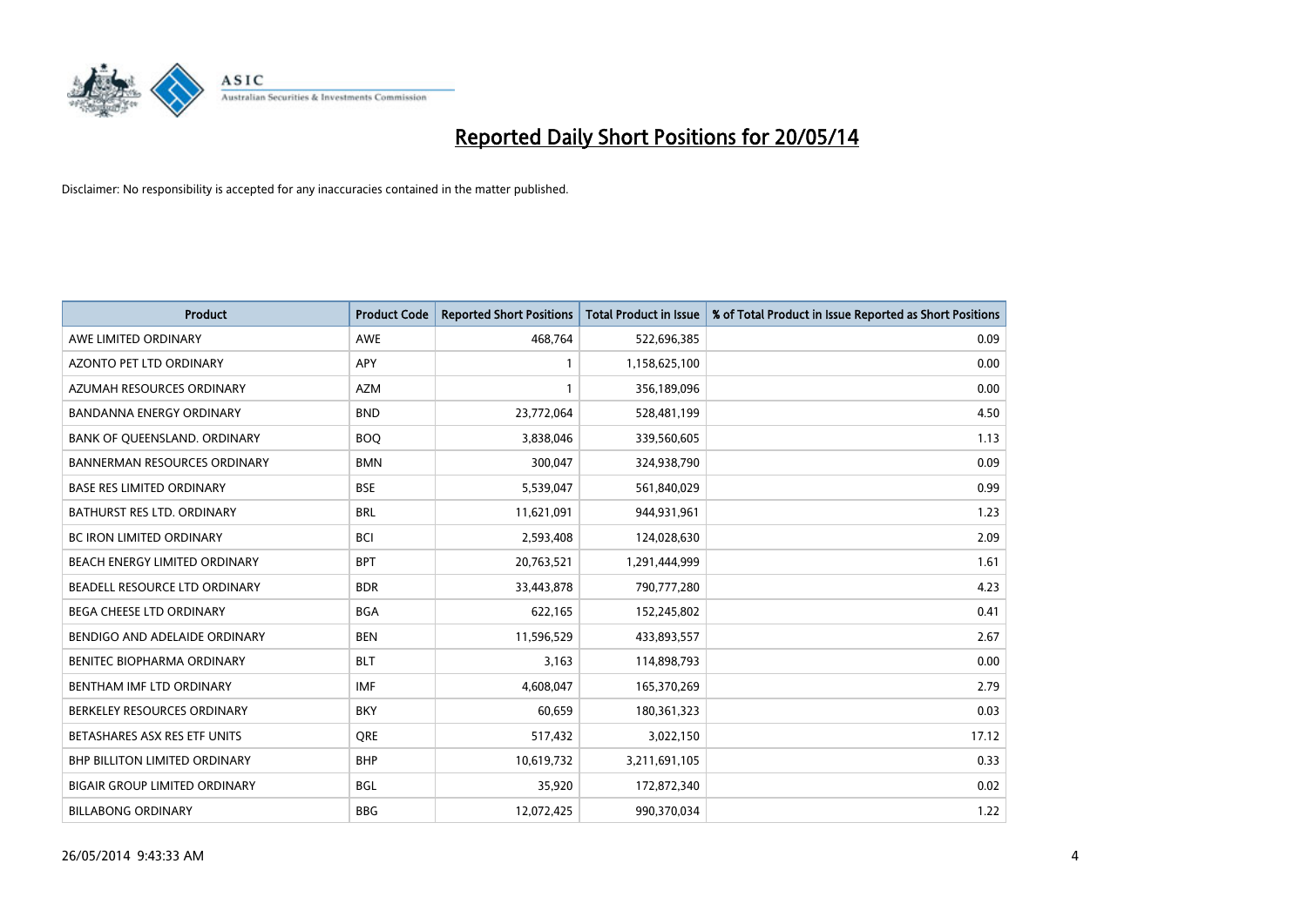

| <b>Product</b>                         | <b>Product Code</b> | <b>Reported Short Positions</b> | <b>Total Product in Issue</b> | % of Total Product in Issue Reported as Short Positions |
|----------------------------------------|---------------------|---------------------------------|-------------------------------|---------------------------------------------------------|
| <b>BIONOMICS LIMITED ORDINARY</b>      | <b>BNO</b>          | 117,149                         | 417,331,567                   | 0.03                                                    |
| <b>BLACKMORES LIMITED ORDINARY</b>     | <b>BKL</b>          | 7,476                           | 17,113,392                    | 0.04                                                    |
| BLACKTHORN RESOURCES ORD US PROHIBITED | <b>BTR</b>          | 257,329                         | 164,285,950                   | 0.16                                                    |
| <b>BLUESCOPE STEEL LTD ORDINARY</b>    | <b>BSL</b>          | 5,142,968                       | 558,848,896                   | 0.92                                                    |
| <b>BOART LONGYEAR ORDINARY</b>         | <b>BLY</b>          | 45,140,517                      | 461,163,412                   | 9.79                                                    |
| BORAL LIMITED, ORDINARY                | <b>BLD</b>          | 21,732,608                      | 782,736,249                   | 2.78                                                    |
| <b>BRADKEN LIMITED ORDINARY</b>        | <b>BKN</b>          | 15,893,684                      | 171,027,249                   | 9.29                                                    |
| <b>BRAMBLES LIMITED ORDINARY</b>       | <b>BXB</b>          | 2,211,565                       | 1,562,895,407                 | 0.14                                                    |
| BREVILLE GROUP LTD ORDINARY            | <b>BRG</b>          | 2,068,791                       | 130,095,322                   | 1.59                                                    |
| <b>BRICKWORKS LIMITED ORDINARY</b>     | <b>BKW</b>          | 18,184                          | 148,038,996                   | 0.01                                                    |
| <b>BROCKMAN MINING LTD ORDINARY</b>    | <b>BCK</b>          | 36                              | 8,381,982,131                 | 0.00                                                    |
| BT INVESTMENT MNGMNT ORDINARY          | <b>BTT</b>          | 1,996                           | 282,727,073                   | 0.00                                                    |
| <b>BURU ENERGY ORDINARY</b>            | <b>BRU</b>          | 15,022,230                      | 298,505,530                   | 5.03                                                    |
| <b>BWP TRUST ORDINARY UNITS</b>        | <b>BWP</b>          | 7,910,045                       | 634,395,195                   | 1.25                                                    |
| CABCHARGE AUSTRALIA ORDINARY           | CAB                 | 9,288,184                       | 120,430,683                   | 7.71                                                    |
| <b>CALIBRE GROUP LTD ORDINARY</b>      | <b>CGH</b>          | 2,293                           | 333,200,148                   | 0.00                                                    |
| CALTEX AUSTRALIA ORDINARY              | <b>CTX</b>          | 1,203,309                       | 270,000,000                   | 0.45                                                    |
| CAPITOL HEALTH ORDINARY                | CAJ                 | 301,443                         | 431,180,115                   | 0.07                                                    |
| <b>CARDNO LIMITED ORDINARY</b>         | CDD                 | 6,893,939                       | 162,627,638                   | 4.24                                                    |
| <b>CARINDALE PROPERTY UNIT</b>         | <b>CDP</b>          | 2,066                           | 70,000,000                    | 0.00                                                    |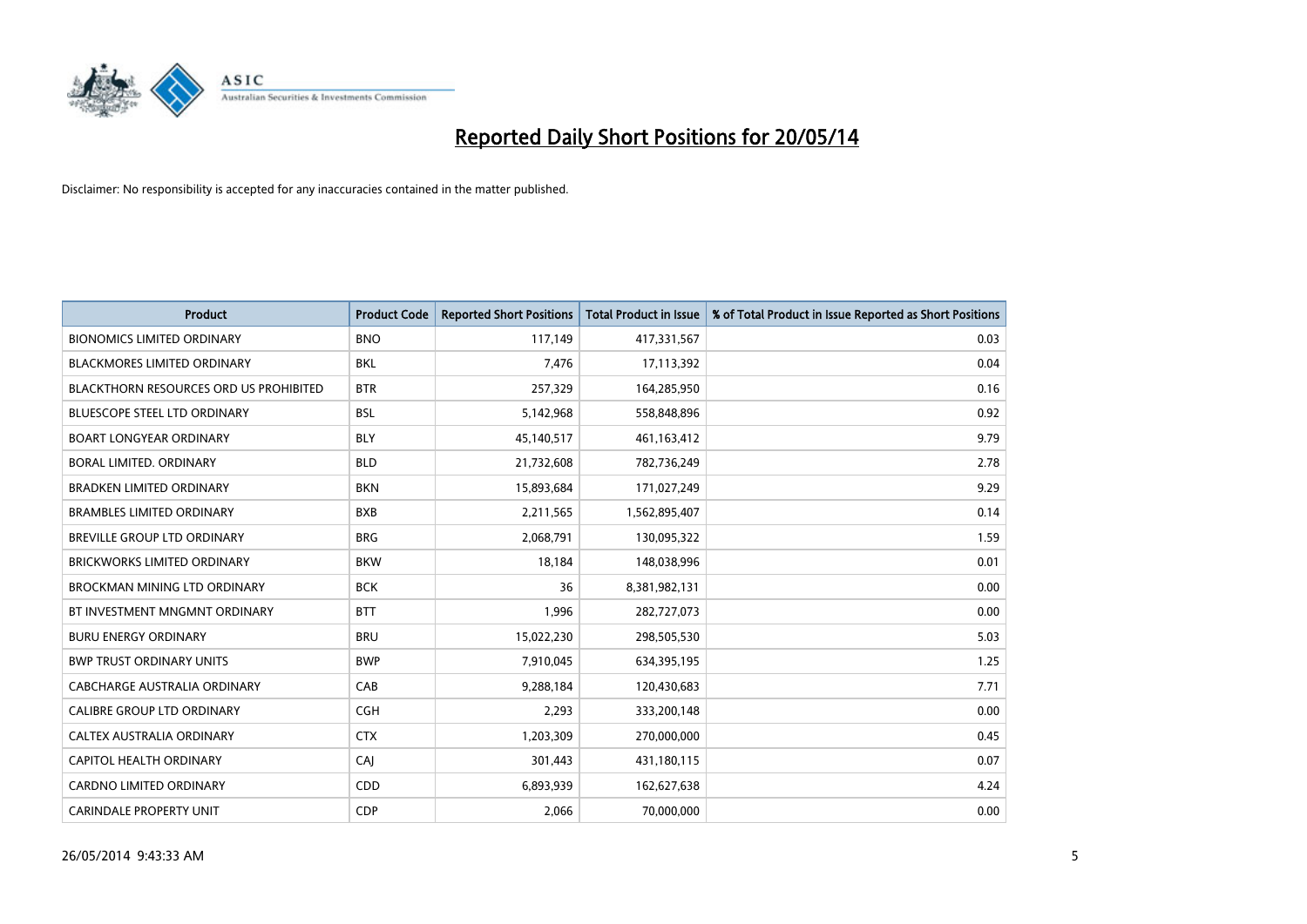

| Product                                 | <b>Product Code</b> | <b>Reported Short Positions</b> | <b>Total Product in Issue</b> | % of Total Product in Issue Reported as Short Positions |
|-----------------------------------------|---------------------|---------------------------------|-------------------------------|---------------------------------------------------------|
| CARNARVON PETROLEUM ORDINARY            | <b>CVN</b>          | 734                             | 986,565,952                   | 0.00                                                    |
| CARSALES.COM LTD ORDINARY               | <b>CRZ</b>          | 6,699,754                       | 237,818,965                   | 2.82                                                    |
| <b>CASH CONVERTERS ORDINARY</b>         | CCV                 | 11,282,787                      | 428,886,124                   | 2.63                                                    |
| CEDAR WOODS PROP. ORDINARY              | <b>CWP</b>          | 36,101                          | 77,595,785                    | 0.05                                                    |
| CENTRAL PETROLEUM ORDINARY              | <b>CTP</b>          | 589,366                         | 348,718,957                   | 0.17                                                    |
| <b>CERAMIC FUEL CELLS ORDINARY</b>      | <b>CFU</b>          | 994,772                         | 2,456,930,574                 | 0.04                                                    |
| CFS RETAIL TRUST GRP STAPLED SECURITIES | <b>CFX</b>          | 70,657,580                      | 3,018,050,810                 | 2.34                                                    |
| CHALLENGER DIV.PRO. STAPLED UNITS       | <b>CDI</b>          | 12,628                          | 214,101,013                   | 0.01                                                    |
| <b>CHALLENGER LIMITED ORDINARY</b>      | <b>CGF</b>          | 968,202                         | 530,862,585                   | 0.18                                                    |
| CHANDLER MACLEOD LTD ORDINARY           | <b>CMG</b>          | $\mathbf{1}$                    | 547,985,086                   | 0.00                                                    |
| CHARTER HALL GROUP STAPLED US PROHIBIT. | <b>CHC</b>          | 428,002                         | 347,925,558                   | 0.12                                                    |
| <b>CHARTER HALL RETAIL UNITS</b>        | <b>CQR</b>          | 12,103,135                      | 369,040,750                   | 3.28                                                    |
| <b>CHORUS LIMITED ORDINARY</b>          | <b>CNU</b>          | 45,605                          | 396,369,767                   | 0.01                                                    |
| CITIGOLD CORP LTD ORDINARY              | <b>CTO</b>          | 153,427                         | 1,495,764,906                 | 0.01                                                    |
| COAL OF AFRICA LTD ORDINARY             | <b>CZA</b>          | 426                             | 1,048,368,613                 | 0.00                                                    |
| COALSPUR MINES LTD ORDINARY             | <b>CPL</b>          | 6,141,789                       | 641,394,435                   | 0.96                                                    |
| COBAR CONSOLIDATED ORDINARY             | CCU                 | 100,000                         | 329,715,353                   | 0.03                                                    |
| COCA-COLA AMATIL ORDINARY               | <b>CCL</b>          | 15,079,080                      | 763,590,249                   | 1.97                                                    |
| <b>COCHLEAR LIMITED ORDINARY</b>        | <b>COH</b>          | 9,429,268                       | 57,062,020                    | 16.52                                                   |
| <b>COCKATOO COAL ORDINARY</b>           | <b>COK</b>          | 167,987                         | 4,560,196,928                 | 0.00                                                    |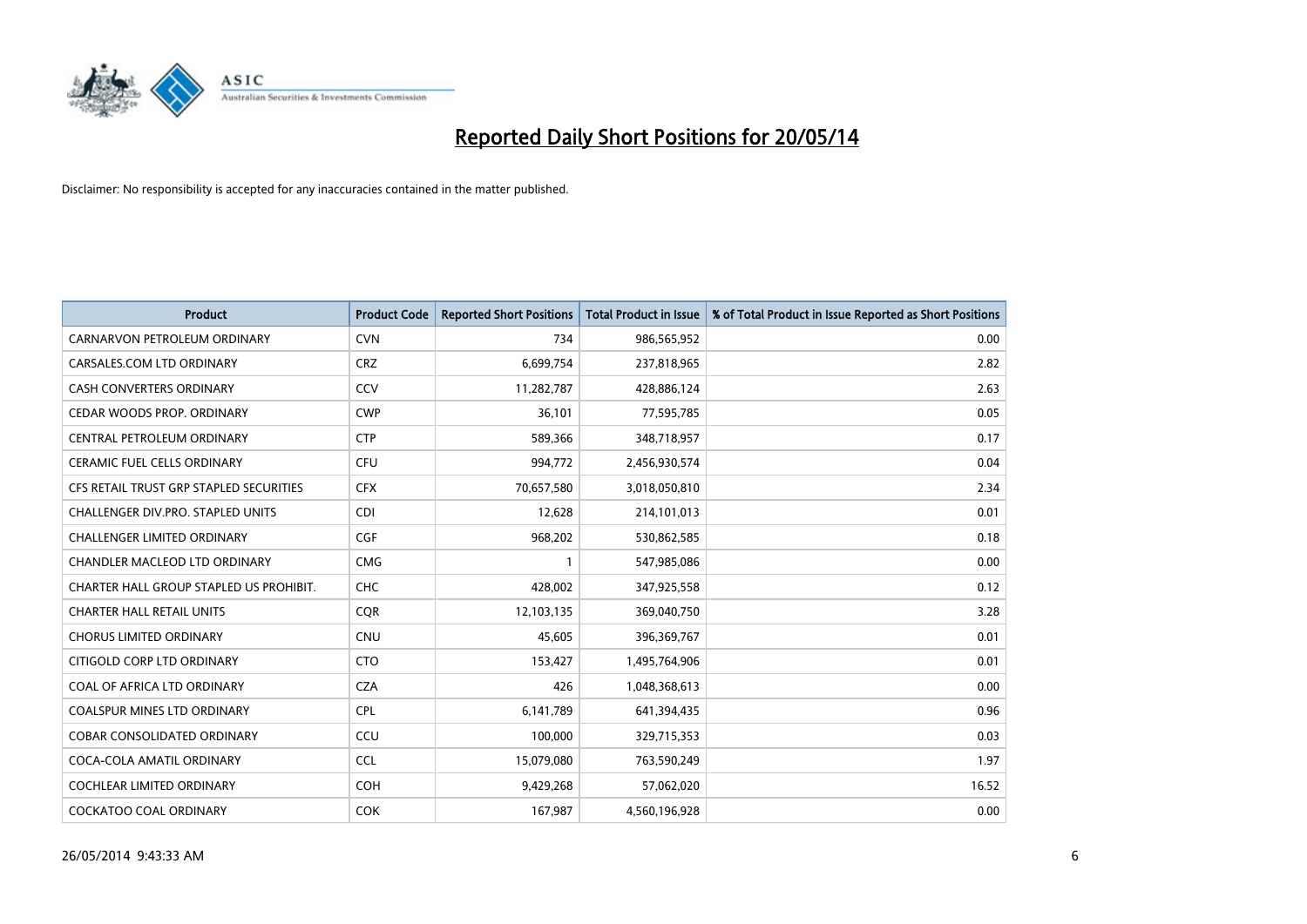

| Product                             | <b>Product Code</b> | <b>Reported Short Positions</b> | <b>Total Product in Issue</b> | % of Total Product in Issue Reported as Short Positions |
|-------------------------------------|---------------------|---------------------------------|-------------------------------|---------------------------------------------------------|
| <b>CODAN LIMITED ORDINARY</b>       | <b>CDA</b>          | 695,174                         | 176,969,924                   | 0.39                                                    |
| COFFEY INTERNATIONAL ORDINARY       | <b>COF</b>          | 1,917                           | 255,833,165                   | 0.00                                                    |
| <b>COLLECTION HOUSE ORDINARY</b>    | <b>CLH</b>          | 2,198,463                       | 129,717,785                   | 1.69                                                    |
| <b>COLLINS FOODS LTD ORDINARY</b>   | <b>CKF</b>          | 19,102                          | 93,000,003                    | 0.02                                                    |
| COMMONWEALTH BANK, ORDINARY         | <b>CBA</b>          | 9,341,746                       | 1,621,319,194                 | 0.58                                                    |
| <b>COMPASS RESOURCES ORDINARY</b>   | <b>CMR</b>          | 7,472                           | 1,403,744,100                 | 0.00                                                    |
| <b>COMPUTERSHARE LTD ORDINARY</b>   | <b>CPU</b>          | 13,496,366                      | 556,203,079                   | 2.43                                                    |
| <b>CORP TRAVEL LIMITED ORDINARY</b> | <b>CTD</b>          | 133,248                         | 89,890,762                    | 0.15                                                    |
| <b>COVER-MORE GRP LTD ORDINARY</b>  | <b>CVO</b>          | 427,358                         | 317,750,000                   | 0.13                                                    |
| <b>CREDIT CORP GROUP ORDINARY</b>   | <b>CCP</b>          | 335,696                         | 46,131,882                    | 0.73                                                    |
| CROMWELL PROP STAPLED SECURITIES    | <b>CMW</b>          | 18,914,329                      | 1,727,280,850                 | 1.10                                                    |
| <b>CROWE HORWATH AUS ORDINARY</b>   | <b>CRH</b>          | 814,659                         | 273,005,429                   | 0.30                                                    |
| CROWN RESORTS LTD ORDINARY          | <b>CWN</b>          | 4,467,516                       | 728,394,185                   | 0.61                                                    |
| <b>CSG LIMITED ORDINARY</b>         | CSV                 | 189,096                         | 278,973,075                   | 0.07                                                    |
| <b>CSL LIMITED ORDINARY</b>         | <b>CSL</b>          | 893,186                         | 478,912,556                   | 0.19                                                    |
| <b>CSR LIMITED ORDINARY</b>         | <b>CSR</b>          | 14,634,749                      | 506,000,315                   | 2.89                                                    |
| <b>CUDECO LIMITED ORDINARY</b>      | CDU                 | 9,158,711                       | 234,583,408                   | 3.90                                                    |
| DART ENERGY LTD ORDINARY            | <b>DTE</b>          | 1,811,345                       | 1,108,752,733                 | 0.16                                                    |
| DATA#3 LIMITED ORDINARY             | <b>DTL</b>          | 216,883                         | 153,974,950                   | 0.14                                                    |
| DAVID JONES LIMITED ORDINARY        | <b>DJS</b>          | 3,474,424                       | 537,137,845                   | 0.65                                                    |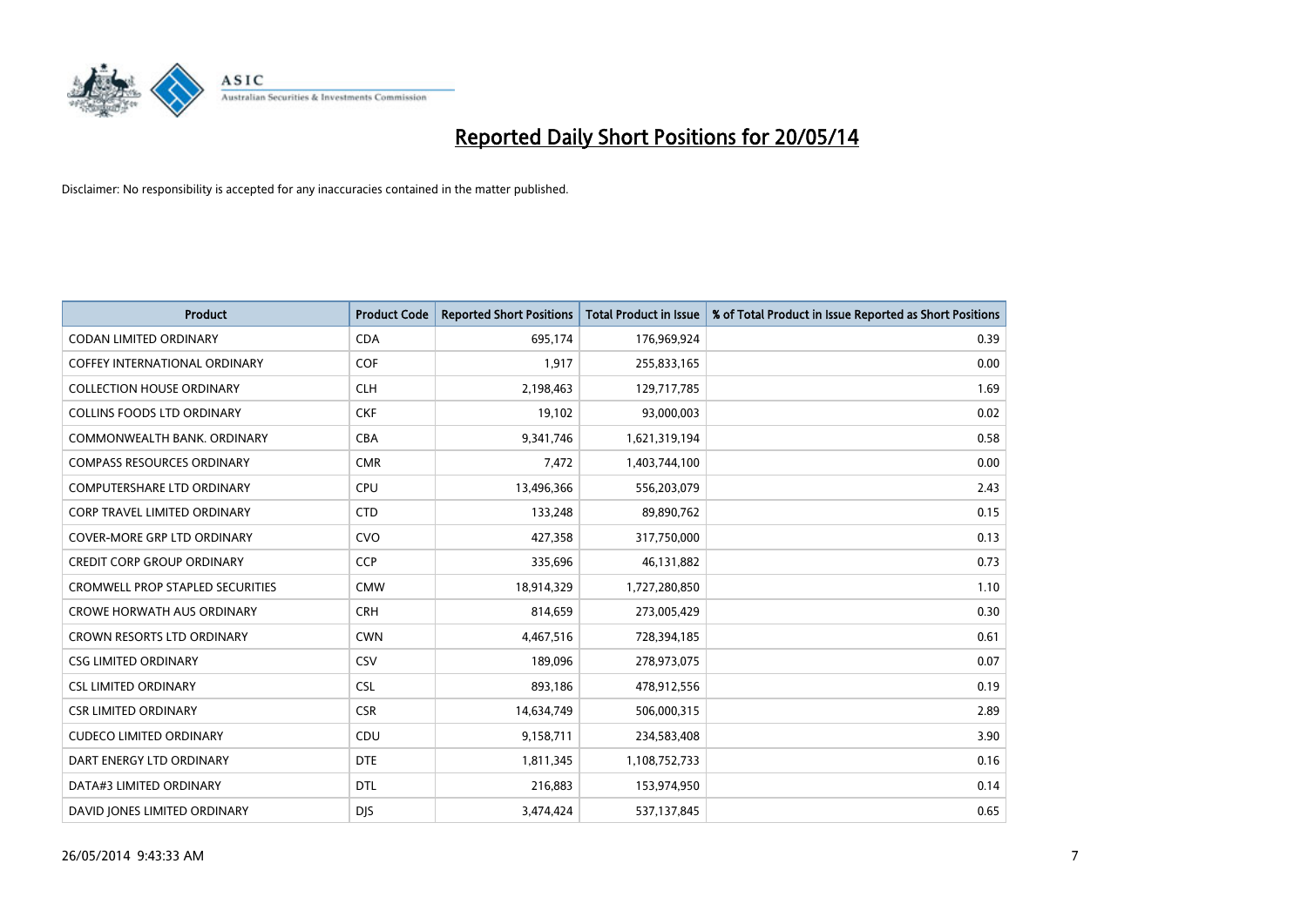

| <b>Product</b>                       | <b>Product Code</b> | <b>Reported Short Positions</b> | <b>Total Product in Issue</b> | % of Total Product in Issue Reported as Short Positions |
|--------------------------------------|---------------------|---------------------------------|-------------------------------|---------------------------------------------------------|
| DECMIL GROUP LIMITED ORDINARY        | <b>DCG</b>          | 1,310,119                       | 168,657,794                   | 0.78                                                    |
| DEEP YELLOW LIMITED ORDINARY         | <b>DYL</b>          | 840                             | 1,617,041,367                 | 0.00                                                    |
| DEXUS PROPERTY GROUP STAPLED UNITS   | <b>DXS</b>          | 10,142,432                      | 5,433,110,810                 | 0.19                                                    |
| DICK SMITH HLDGS ORDINARY            | <b>DSH</b>          | 14,987,307                      | 236,511,364                   | 6.34                                                    |
| DISCOVERY METALS LTD ORDINARY        | <b>DML</b>          | 1,391,610                       | 560,034,418                   | 0.25                                                    |
| DOMINO PIZZA ENTERPR ORDINARY        | <b>DMP</b>          | 2,035,329                       | 85,915,713                    | 2.37                                                    |
| DONACO INTERNATIONAL ORDINARY        | <b>DNA</b>          | 376,321                         | 460,178,463                   | 0.08                                                    |
| DOWNER EDI LIMITED ORDINARY          | <b>DOW</b>          | 14,123,640                      | 435,399,975                   | 3.24                                                    |
| DRILLSEARCH ENERGY ORDINARY          | <b>DLS</b>          | 17,962,414                      | 432,965,895                   | 4.15                                                    |
| DUET GROUP STAPLED US PROHIBIT.      | <b>DUE</b>          | 14,166,605                      | 1,317,809,323                 | 1.08                                                    |
| DULUXGROUP LIMITED ORDINARY          | <b>DLX</b>          | 2,213,509                       | 381,093,950                   | 0.58                                                    |
| <b>DWS LTD ORDINARY</b>              | <b>DWS</b>          | 6,450                           | 132,362,763                   | 0.00                                                    |
| ECHO ENTERTAINMENT ORDINARY          | <b>EGP</b>          | 38,390,642                      | 825,672,730                   | 4.65                                                    |
| <b>ELDERS LIMITED HYBRIDS</b>        | <b>ELDPA</b>        | 2,500                           | 1,500,000                     | 0.17                                                    |
| <b>ELDERS LIMITED ORDINARY</b>       | <b>ELD</b>          | 19,325,545                      | 455,013,329                   | 4.25                                                    |
| ELEMENTAL MINERALS ORDINARY          | <b>ELM</b>          | 170,287                         | 303,263,391                   | 0.06                                                    |
| <b>EMECO HOLDINGS ORDINARY</b>       | <b>EHL</b>          | 12,480,031                      | 599,675,707                   | 2.08                                                    |
| <b>ENDEAVOUR MIN CORP CDI 1:1</b>    | <b>EVR</b>          | 35,986                          | 58,567,618                    | 0.06                                                    |
| <b>ENERGY RESOURCES ORDINARY 'A'</b> | <b>ERA</b>          | 9,207,711                       | 517,725,062                   | 1.78                                                    |
| ENERGY WORLD CORPOR. ORDINARY        | <b>EWC</b>          | 65,334,990                      | 1,734,166,672                 | 3.77                                                    |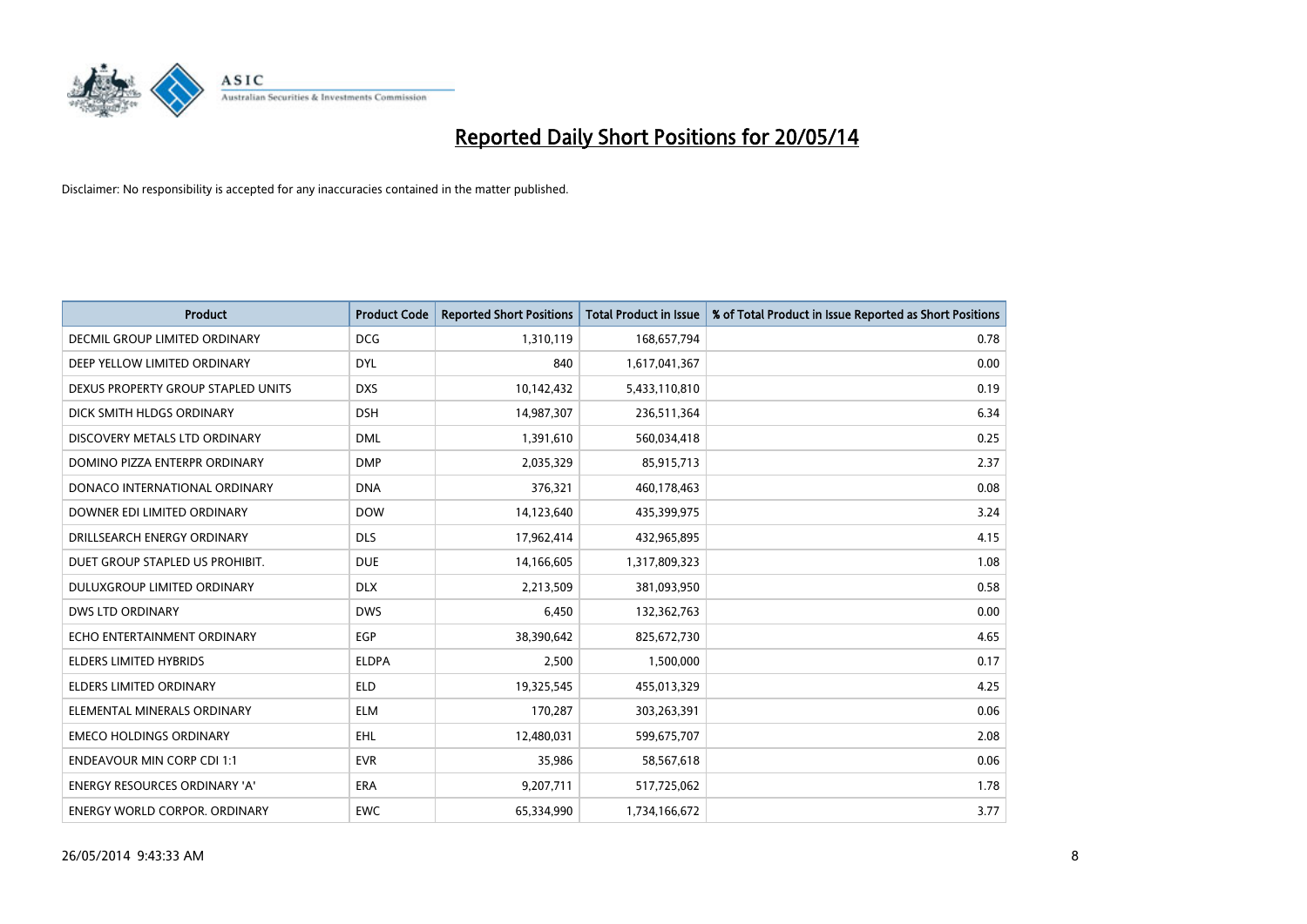

| <b>Product</b>                         | <b>Product Code</b> | <b>Reported Short Positions</b> | <b>Total Product in Issue</b> | % of Total Product in Issue Reported as Short Positions |
|----------------------------------------|---------------------|---------------------------------|-------------------------------|---------------------------------------------------------|
| <b>ENVESTRA LIMITED ORDINARY</b>       | <b>ENV</b>          | 473,530                         | 1,796,808,474                 | 0.03                                                    |
| EQUATORIAL RES LTD ORDINARY            | EQX                 | 182                             | 122,185,353                   | 0.00                                                    |
| ERM POWER LIMITED ORDINARY             | EPW                 | 299,586                         | 239,269,727                   | 0.13                                                    |
| ETHANE PIPELINE STAPLED SECURITIES     | <b>EPX</b>          | 4,168                           | 69,302,275                    | 0.01                                                    |
| EVOLUTION MINING LTD ORDINARY          | <b>EVN</b>          | 30,997,693                      | 709,989,453                   | 4.37                                                    |
| FAIRFAX MEDIA LTD ORDINARY             | <b>FXI</b>          | 73,689,602                      | 2,351,955,725                 | 3.13                                                    |
| <b>FANTASTIC HOLDINGS ORDINARY</b>     | <b>FAN</b>          | 18,891                          | 103,068,398                   | 0.02                                                    |
| FAR LTD ORDINARY                       | <b>FAR</b>          | 24,160,783                      | 2,499,846,742                 | 0.97                                                    |
| FEDERATION CNTRES ORD/UNIT STAPLED SEC | <b>FDC</b>          | 4,447,493                       | 1,427,641,565                 | 0.31                                                    |
| FINBAR GROUP LIMITED ORDINARY          | FRI                 | 1                               | 227,018,204                   | 0.00                                                    |
| FISHER & PAYKEL H. ORDINARY            | <b>FPH</b>          | 1,179,017                       | 551,121,498                   | 0.21                                                    |
| FLEETWOOD CORP ORDINARY                | <b>FWD</b>          | 2,311,102                       | 60,581,211                    | 3.81                                                    |
| FLETCHER BUILDING ORDINARY             | <b>FBU</b>          | 1,248,083                       | 687,854,788                   | 0.18                                                    |
| FLEXIGROUP LIMITED ORDINARY            | <b>FXL</b>          | 1,758,921                       | 304,096,060                   | 0.58                                                    |
| FLIGHT CENTRE TRAVEL ORDINARY          | <b>FLT</b>          | 6,601,407                       | 100,562,587                   | 6.56                                                    |
| FLINDERS MINES LTD ORDINARY            | <b>FMS</b>          | 2,401,959                       | 2,400,995,602                 | 0.10                                                    |
| FOCUS MINERALS LTD ORDINARY            | <b>FML</b>          | 1,936,223                       | 9,137,375,877                 | 0.02                                                    |
| FONTERRA SHARE FUND ORDINARY UNITS     | <b>FSF</b>          | 31                              | 106,913,918                   | 0.00                                                    |
| <b>FORGE GROUP LIMITED ORDINARY</b>    | FGE                 | 2,378,103                       | 86,169,014                    | 2.76                                                    |
| FORTESCUE METALS GRP ORDINARY          | <b>FMG</b>          | 149,875,402                     | 3,113,798,151                 | 4.81                                                    |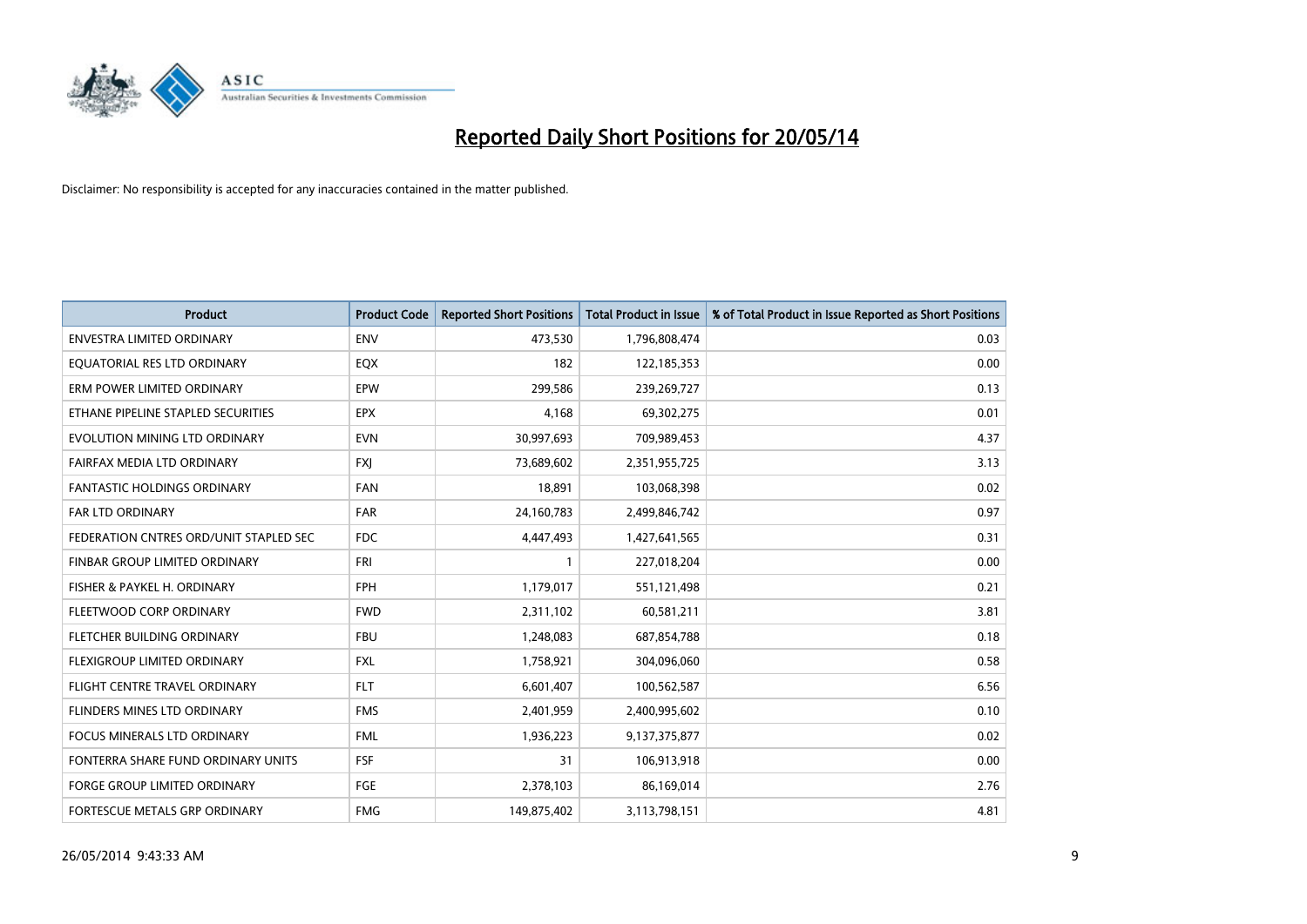

| <b>Product</b>                                   | <b>Product Code</b> | <b>Reported Short Positions</b> | <b>Total Product in Issue</b> | % of Total Product in Issue Reported as Short Positions |
|--------------------------------------------------|---------------------|---------------------------------|-------------------------------|---------------------------------------------------------|
| FREEDOM FOOD LTD ORDINARY                        | <b>FNP</b>          | 10.000                          | 150,578,705                   | 0.01                                                    |
| <b>FREELANCER LTD ORDINARY</b>                   | <b>FLN</b>          | 56,150                          | 436,500,000                   | 0.01                                                    |
| <b>G.U.D. HOLDINGS ORDINARY</b>                  | GUD                 | 2,695,980                       | 71,066,740                    | 3.79                                                    |
| <b>G8 EDUCATION LIMITED ORDINARY</b>             | <b>GEM</b>          | 9,992,795                       | 327,354,270                   | 3.05                                                    |
| <b>GALAXY RESOURCES ORDINARY</b>                 | <b>GXY</b>          | 376,014                         | 1,027,077,829                 | 0.04                                                    |
| <b>GBST HOLDINGS., ORDINARY</b>                  | <b>GBT</b>          | 14,136                          | 66,561,725                    | 0.02                                                    |
| <b>GDI PROPERTY GRP STAPLED SECURITIES</b>       | GDI                 | 2,486                           | 567,575,025                   | 0.00                                                    |
| <b>GENETIC TECHNOLOGIES ORDINARY</b>             | <b>GTG</b>          | 1,801,620                       | 664,769,002                   | 0.27                                                    |
| <b>GENWORTH MORTGAGE ORDINARY</b>                | <b>GMA</b>          | 8,594,190                       | 650,000,000                   | 1.32                                                    |
| <b>GEODYNAMICS LIMITED ORDINARY</b>              | GDY                 | 819                             | 435,880,130                   | 0.00                                                    |
| GI DYNAMICS, INC CDI US PROHIBITED               | <b>GID</b>          | 312,676                         | 464,182,730                   | 0.07                                                    |
| <b>GINDALBIE METALS LTD ORDINARY</b>             | GBG                 | 38,823,890                      | 1,493,660,842                 | 2.60                                                    |
| <b>GOODMAN FIELDER, ORDINARY</b>                 | <b>GFF</b>          | 21,645,315                      | 1,955,559,207                 | 1.11                                                    |
| <b>GOODMAN GROUP STAPLED</b>                     | <b>GMG</b>          | 7,129,623                       | 1,727,685,976                 | 0.41                                                    |
| <b>GPT GROUP STAPLED SEC.</b>                    | <b>GPT</b>          | 6,097,311                       | 1,685,460,955                 | 0.36                                                    |
| <b>GRAINCORP LIMITED A CLASS ORDINARY</b>        | <b>GNC</b>          | 6,398,689                       | 228,855,628                   | 2.80                                                    |
| <b>GRANGE RESOURCES. ORDINARY</b>                | GRR                 | 6,051,108                       | 1,157,097,869                 | 0.52                                                    |
| <b>GREENCROSS LIMITED ORDINARY</b>               | <b>GXL</b>          | 14,479                          | 90,893,174                    | 0.02                                                    |
| <b>GREENLAND MIN EN LTD ORDINARY</b>             | GGG                 | 3,730,471                       | 576,452,827                   | 0.65                                                    |
| <b>GROWTHPOINT PROPERTY ORD/UNIT STAPLED SEC</b> | GOZ                 | 2,240                           | 488,029,437                   | 0.00                                                    |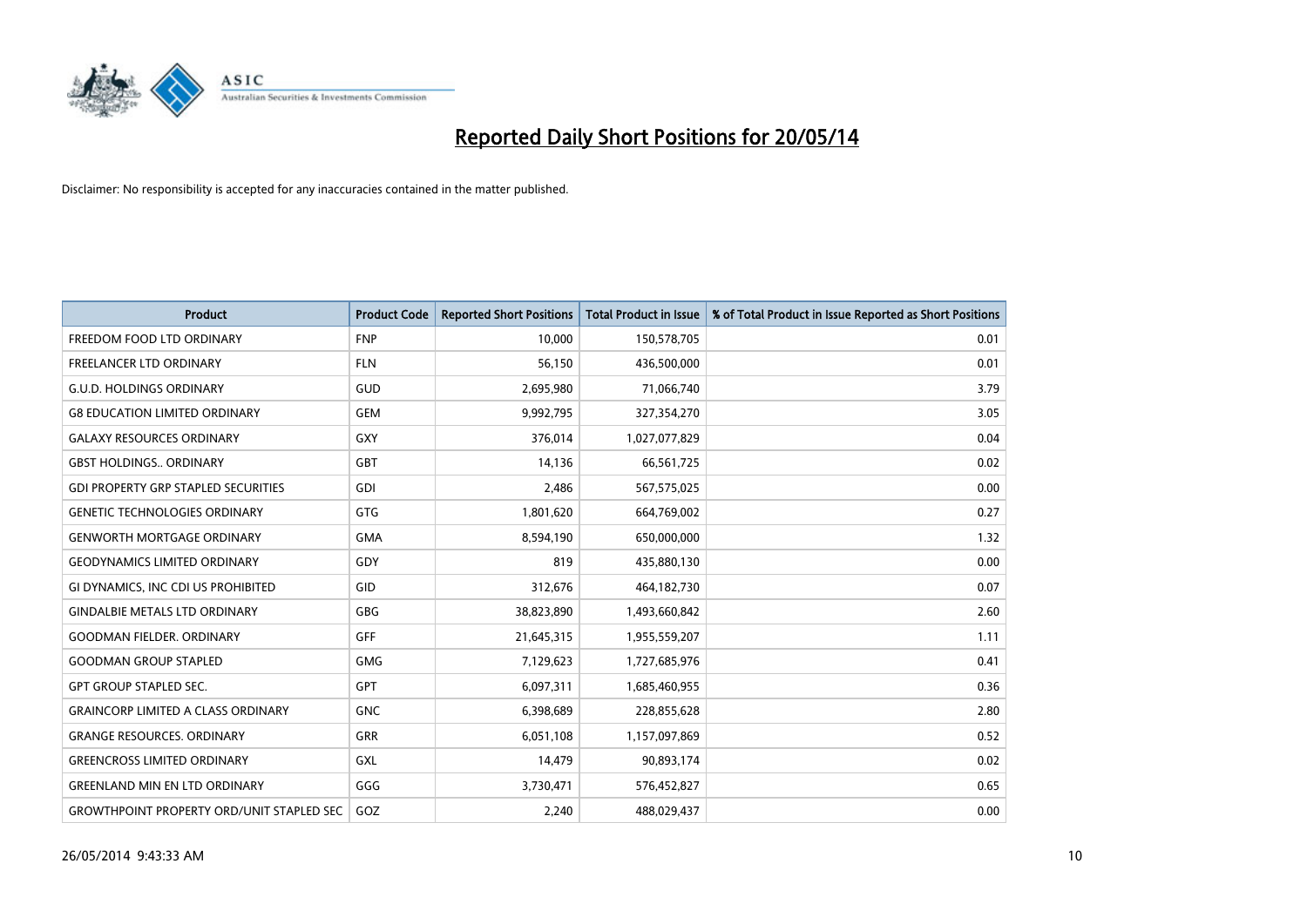

| <b>Product</b>                       | <b>Product Code</b> | <b>Reported Short Positions</b> | <b>Total Product in Issue</b> | % of Total Product in Issue Reported as Short Positions |
|--------------------------------------|---------------------|---------------------------------|-------------------------------|---------------------------------------------------------|
| <b>GRYPHON MINERALS LTD ORDINARY</b> | GRY                 | 4,050,260                       | 401,011,505                   | 1.01                                                    |
| <b>GUILDFORD COAL LTD ORDINARY</b>   | <b>GUF</b>          | 543,115                         | 761,857,020                   | 0.07                                                    |
| <b>GWA GROUP LTD ORDINARY</b>        | <b>GWA</b>          | 12,566,944                      | 306,533,770                   | 4.10                                                    |
| HARVEY NORMAN ORDINARY               | <b>HVN</b>          | 64,431,231                      | 1,062,316,784                 | 6.07                                                    |
| <b>HENDERSON GROUP CDI 1:1</b>       | <b>HGG</b>          | 2,838,736                       | 655,128,628                   | 0.43                                                    |
| HFA HOLDINGS LIMITED ORDINARY        | <b>HFA</b>          | 3,809                           | 118,738,157                   | 0.00                                                    |
| <b>HIGHLANDS PACIFIC ORDINARY</b>    | <b>HIG</b>          | 3,153                           | 854,261,346                   | 0.00                                                    |
| HILLGROVE RES LTD ORDINARY           | <b>HGO</b>          | 794,270                         | 1,180,889,221                 | 0.07                                                    |
| <b>HILLS LTD ORDINARY</b>            | <b>HIL</b>          | 58,423                          | 235, 173, 156                 | 0.02                                                    |
| HORIZON OIL LIMITED ORDINARY         | <b>HZN</b>          | 89,798,712                      | 1,301,647,932                 | 6.90                                                    |
| HOTEL PROPERTY STAPLED               | <b>HPI</b>          | 608,639                         | 132,870,000                   | 0.46                                                    |
| <b>ICAR ASIA LTD ORDINARY</b>        | ICQ                 | 30,645                          | 121,889,834                   | 0.03                                                    |
| ICON ENERGY LIMITED ORDINARY         | <b>ICN</b>          | 27,075                          | 615,774,351                   | 0.00                                                    |
| <b>IINET LIMITED ORDINARY</b>        | <b>IIN</b>          | 3,364,186                       | 161,238,847                   | 2.09                                                    |
| <b>ILUKA RESOURCES ORDINARY</b>      | <b>ILU</b>          | 40,765,597                      | 418,700,517                   | 9.74                                                    |
| <b>IMDEX LIMITED ORDINARY</b>        | <b>IMD</b>          | 4,307,510                       | 212,110,368                   | 2.03                                                    |
| <b>INCITEC PIVOT ORDINARY</b>        | IPL                 | 23,060,218                      | 1,644,919,097                 | 1.40                                                    |
| INDEPENDENCE GROUP ORDINARY          | <b>IGO</b>          | 578,004                         | 233,323,905                   | 0.25                                                    |
| <b>INDOCHINE MINING LTD ORDINARY</b> | <b>IDC</b>          | 18,008                          | 1,003,497,126                 | 0.00                                                    |
| INDOPHIL RESOURCES ORDINARY          | <b>IRN</b>          | 2,229,829                       | 1,203,146,194                 | 0.19                                                    |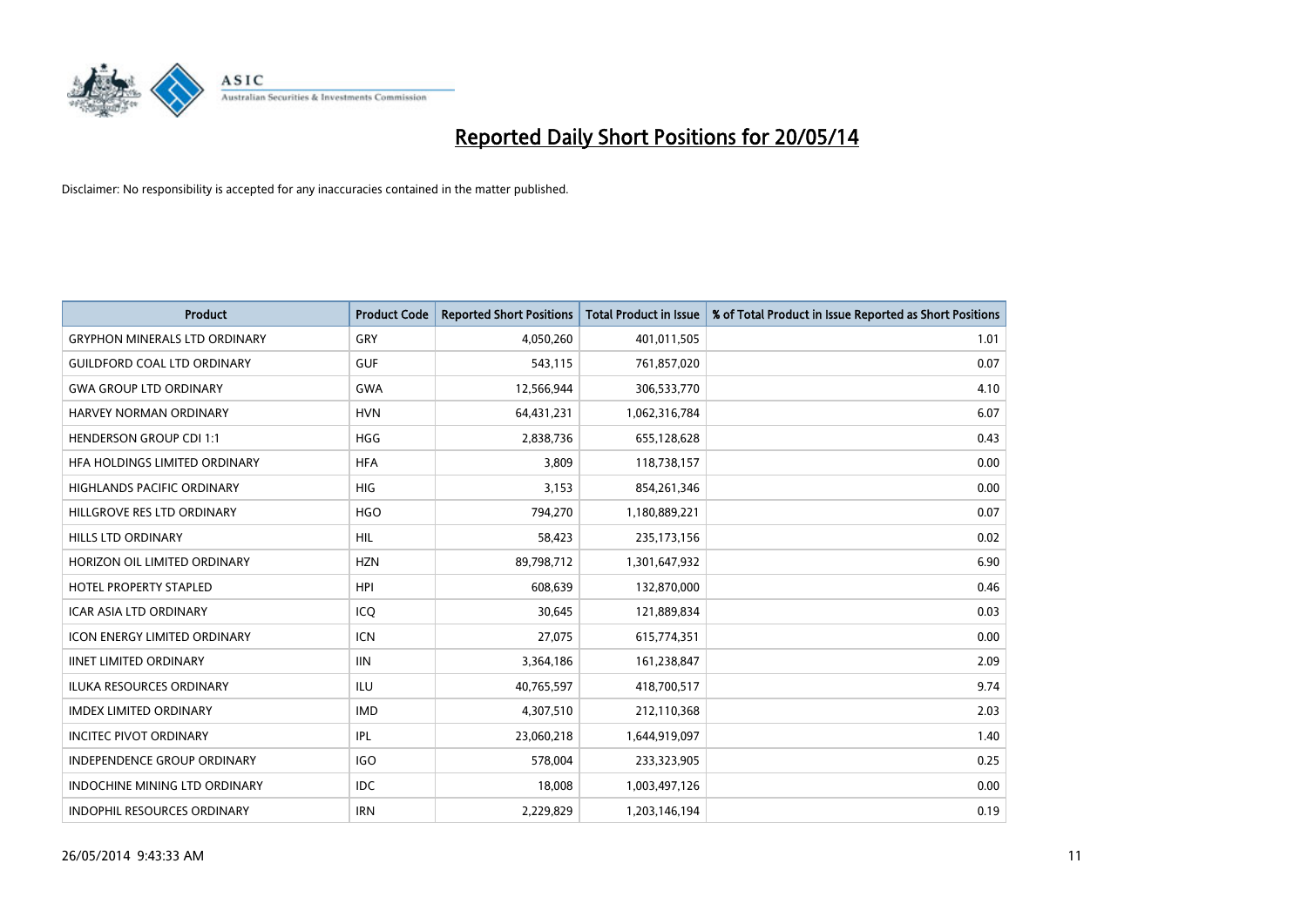

| <b>Product</b>                                | <b>Product Code</b> | <b>Reported Short Positions</b> | <b>Total Product in Issue</b> | % of Total Product in Issue Reported as Short Positions |
|-----------------------------------------------|---------------------|---------------------------------|-------------------------------|---------------------------------------------------------|
| <b>INDUSTRIA REIT STAPLED</b>                 | <b>IDR</b>          | 103,023                         | 125,000,001                   | 0.08                                                    |
| INFIGEN ENERGY STAPLED SECURITIES             | <b>IFN</b>          | 2,911,990                       | 764,993,434                   | 0.38                                                    |
| <b>INGENIA GROUP STAPLED SECURITIES</b>       | <b>INA</b>          | 1,097,523                       | 676,240,232                   | 0.16                                                    |
| <b>INSURANCE AUSTRALIA ORDINARY</b>           | IAG                 | 20,656,114                      | 2,341,618,048                 | 0.88                                                    |
| <b>INTREPID MINES ORDINARY</b>                | IAU                 | 15,719,458                      | 557,122,464                   | 2.82                                                    |
| <b>INVESTA OFFICE FUND STAPLED SECURITIES</b> | <b>IOF</b>          | 374,238                         | 614,047,458                   | 0.06                                                    |
| <b>INVOCARE LIMITED ORDINARY</b>              | <b>IVC</b>          | 4,341,061                       | 110,030,298                   | 3.95                                                    |
| <b>IOOF HOLDINGS LTD ORDINARY</b>             | <b>IFL</b>          | 1,800,361                       | 232,118,034                   | 0.78                                                    |
| <b>IPROPERTY GROUP LTD ORDINARY</b>           | <b>IPP</b>          | 1,149,747                       | 181,579,840                   | 0.63                                                    |
| <b>IRESS LIMITED ORDINARY</b>                 | <b>IRE</b>          | 2,551,363                       | 158,585,126                   | 1.61                                                    |
| <b>IRON ORE HOLDINGS ORDINARY</b>             | <b>IOH</b>          | 26,197                          | 161,174,005                   | 0.02                                                    |
| <b>ISELECT LTD ORDINARY</b>                   | <b>ISU</b>          | 387,755                         | 260,889,894                   | 0.15                                                    |
| JAMES HARDIE INDUST CHESS DEPOSITARY INT      | <b>IHX</b>          | 5,040,744                       | 445,037,502                   | 1.13                                                    |
| <b>JAPARA HEALTHCARE LT ORDINARY</b>          | <b>IHC</b>          | 7,494,351                       | 262,500,000                   | 2.85                                                    |
| <b>JB HI-FI LIMITED ORDINARY</b>              | <b>JBH</b>          | 10,485,864                      | 100,385,400                   | 10.45                                                   |
| KAGARA LTD ORDINARY                           | KZL                 | 4,528,202                       | 798,953,117                   | 0.57                                                    |
| KAROON GAS AUSTRALIA ORDINARY                 | <b>KAR</b>          | 14,897,279                      | 255,841,581                   | 5.82                                                    |
| KATHMANDU HOLD LTD ORDINARY                   | <b>KMD</b>          | 337,556                         | 200,633,469                   | 0.17                                                    |
| <b>KBL MINING LIMITED ORDINARY</b>            | <b>KBL</b>          | 1,820                           | 393,535,629                   | 0.00                                                    |
| KINGSGATE CONSOLID. ORDINARY                  | <b>KCN</b>          | 8,369,783                       | 223,584,937                   | 3.74                                                    |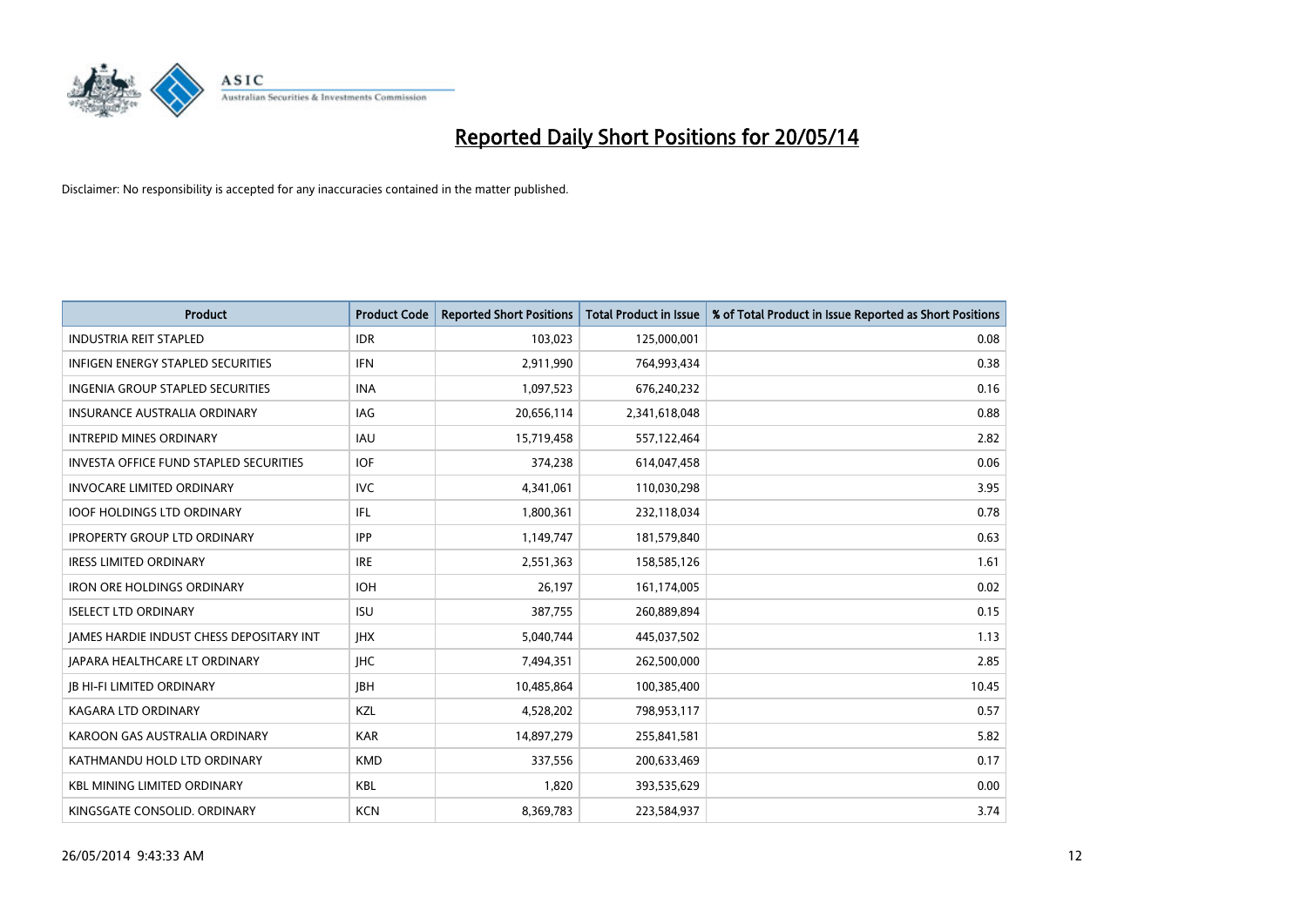

| <b>Product</b>                        | <b>Product Code</b> | <b>Reported Short Positions</b> | <b>Total Product in Issue</b> | % of Total Product in Issue Reported as Short Positions |
|---------------------------------------|---------------------|---------------------------------|-------------------------------|---------------------------------------------------------|
| KINGSROSE MINING LTD ORDINARY         | <b>KRM</b>          | 345,790                         | 358,611,493                   | 0.10                                                    |
| LEIGHTON HOLDINGS ORDINARY            | LEI                 | 9,850,284                       | 338,503,563                   | 2.91                                                    |
| LEND LEASE GROUP UNIT/ORD STAPLED     | <b>LLC</b>          | 6,794,319                       | 577,475,833                   | 1.18                                                    |
| LIQUEFIED NATURAL ORDINARY            | <b>LNG</b>          | 444,243                         | 387,186,269                   | 0.11                                                    |
| LONESTAR RESO LTD ORDINARY            | <b>LNR</b>          | 600,536                         | 752,187,211                   | 0.08                                                    |
| LYCOPODIUM LIMITED ORDINARY           | LYL                 | 1                               | 38,965,103                    | 0.00                                                    |
| LYNAS CORPORATION ORDINARY            | <b>LYC</b>          | 137,343,998                     | 1,961,285,594                 | 7.00                                                    |
| <b>M2 GRP LTD ORDINARY</b>            | <b>MTU</b>          | 17,403,985                      | 180,398,183                   | 9.65                                                    |
| MACA LIMITED ORDINARY                 | <b>MLD</b>          | 261,589                         | 202,676,373                   | 0.13                                                    |
| <b>MACMAHON HOLDINGS ORDINARY</b>     | <b>MAH</b>          | 24,964                          | 1,261,699,966                 | 0.00                                                    |
| MACQ ATLAS ROADS GRP ORDINARY STAPLED | <b>MQA</b>          | 4,767,232                       | 487,230,540                   | 0.98                                                    |
| MACQUARIE GROUP LTD ORDINARY          | MQG                 | 1,377,127                       | 321,082,806                   | 0.43                                                    |
| MAGELLAN FIN GRP LTD ORDINARY         | <b>MFG</b>          | 2,516,999                       | 158,842,157                   | 1.58                                                    |
| <b>MATRIX C &amp; E LTD ORDINARY</b>  | <b>MCE</b>          | 2,971,558                       | 94,555,428                    | 3.14                                                    |
| MAVERICK DRILLING ORDINARY            | <b>MAD</b>          | 8,166,252                       | 533,885,763                   | 1.53                                                    |
| MAXITRANS INDUSTRIES ORDINARY         | <b>MXI</b>          | 486,418                         | 185,075,653                   | 0.26                                                    |
| MAYNE PHARMA LTD ORDINARY             | <b>MYX</b>          | 215,109                         | 586,651,477                   | 0.04                                                    |
| MCALEESE LTD ORDINARY                 | <b>MCS</b>          | 250,000                         | 287,365,502                   | 0.09                                                    |
| MCMILLAN SHAKESPEARE ORDINARY         | <b>MMS</b>          | 421,244                         | 74,523,965                    | 0.57                                                    |
| MCPHERSON'S LTD ORDINARY              | <b>MCP</b>          | 202,346                         | 95,434,645                    | 0.21                                                    |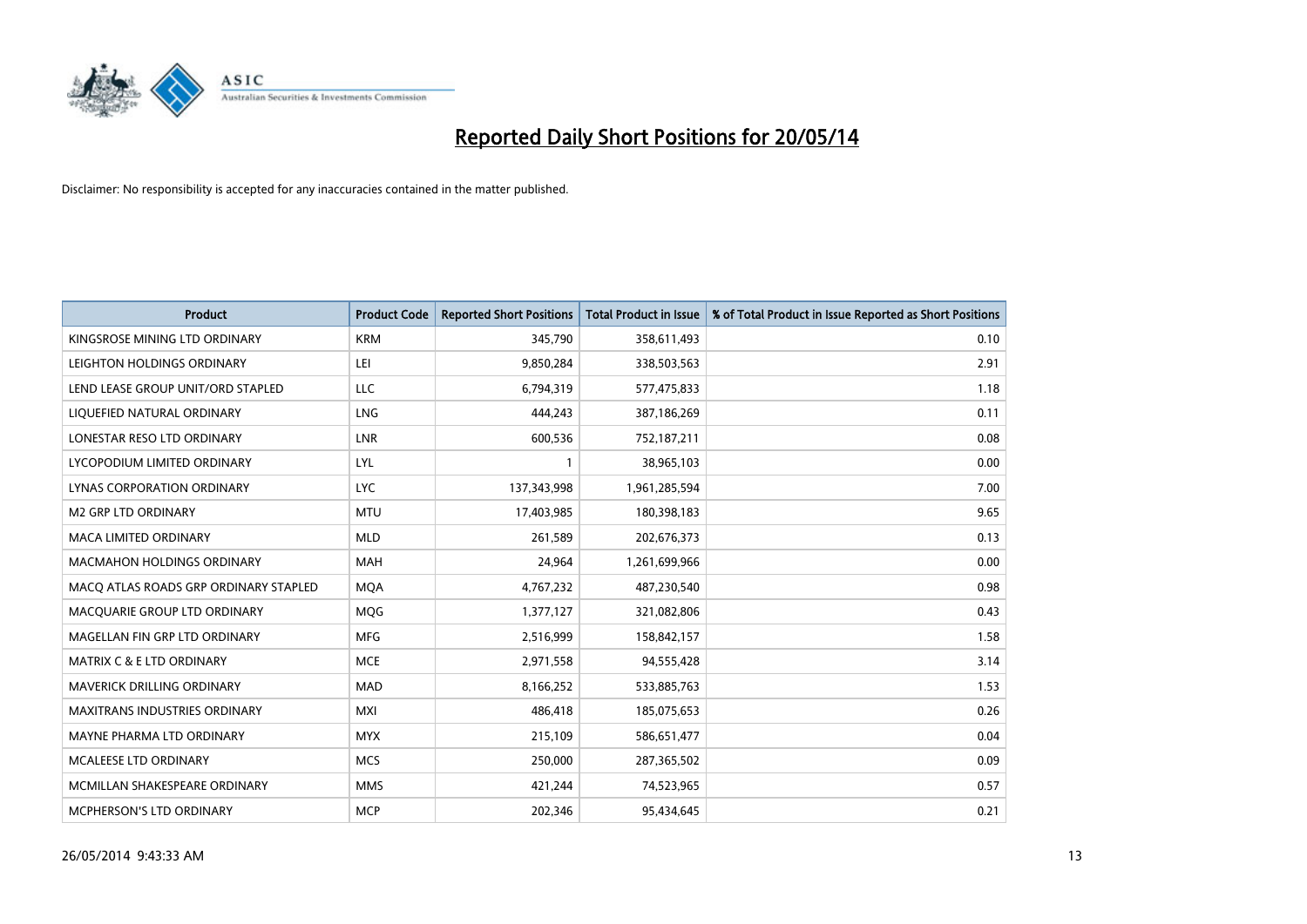

| <b>Product</b>                    | <b>Product Code</b> | <b>Reported Short Positions</b> | <b>Total Product in Issue</b> | % of Total Product in Issue Reported as Short Positions |
|-----------------------------------|---------------------|---------------------------------|-------------------------------|---------------------------------------------------------|
| MEDUSA MINING LTD ORDINARY        | <b>MML</b>          | 6,244,015                       | 207,794,301                   | 3.00                                                    |
| MELBOURNE IT LIMITED ORDINARY     | <b>MLB</b>          | $\overline{2}$                  | 92,944,392                    | 0.00                                                    |
| <b>MERMAID MARINE ORDINARY</b>    | <b>MRM</b>          | 6,230,518                       | 366,766,098                   | 1.70                                                    |
| MESOBLAST LIMITED ORDINARY        | <b>MSB</b>          | 19,845,220                      | 321,616,694                   | 6.17                                                    |
| METALS X LIMITED ORDINARY         | <b>MLX</b>          | 1,243,881                       | 1,655,386,110                 | 0.08                                                    |
| METCASH LIMITED ORDINARY          | <b>MTS</b>          | 99,369,445                      | 888,338,048                   | 11.19                                                   |
| MIGHTY RIVER POWER ORDINARY       | <b>MYT</b>          | 3,675,746                       | 1,400,012,517                 | 0.26                                                    |
| MINCOR RESOURCES NL ORDINARY      | <b>MCR</b>          | 89,726                          | 188,208,274                   | 0.05                                                    |
| MINERAL DEPOSITS ORDINARY         | <b>MDL</b>          | 1,124,035                       | 103,538,786                   | 1.09                                                    |
| MINERAL RESOURCES, ORDINARY       | <b>MIN</b>          | 8,439,552                       | 186,556,246                   | 4.52                                                    |
| MINT WIRELESS ORDINARY            | <b>MNW</b>          | 1,560,928                       | 407,372,395                   | 0.38                                                    |
| MIRABELA NICKEL LTD ORDINARY      | <b>MBN</b>          | 18,455,648                      | 876,801,147                   | 2.10                                                    |
| MIRVAC GROUP STAPLED SECURITIES   | <b>MGR</b>          | 5,412,547                       | 3,692,279,772                 | 0.15                                                    |
| <b>MOLOPO ENERGY LTD ORDINARY</b> | <b>MPO</b>          | 224,667                         | 248,505,936                   | 0.09                                                    |
| MONADELPHOUS GROUP ORDINARY       | <b>MND</b>          | 11,942,487                      | 92,679,570                    | 12.89                                                   |
| MORTGAGE CHOICE LTD ORDINARY      | MOC                 | 2,166                           | 123,780,387                   | 0.00                                                    |
| MOUNT GIBSON IRON ORDINARY        | MGX                 | 13,178,591                      | 1,090,584,232                 | 1.21                                                    |
| MULTIPLEX SITES SITES             | <b>MXUPA</b>        | 1,800                           | 4,500,000                     | 0.04                                                    |
| MURCHISON METALS LTD ORDINARY     | <b>MMX</b>          | 215,291                         | 450,497,346                   | 0.05                                                    |
| MYER HOLDINGS LTD ORDINARY        | <b>MYR</b>          | 57,590,618                      | 585,684,551                   | 9.83                                                    |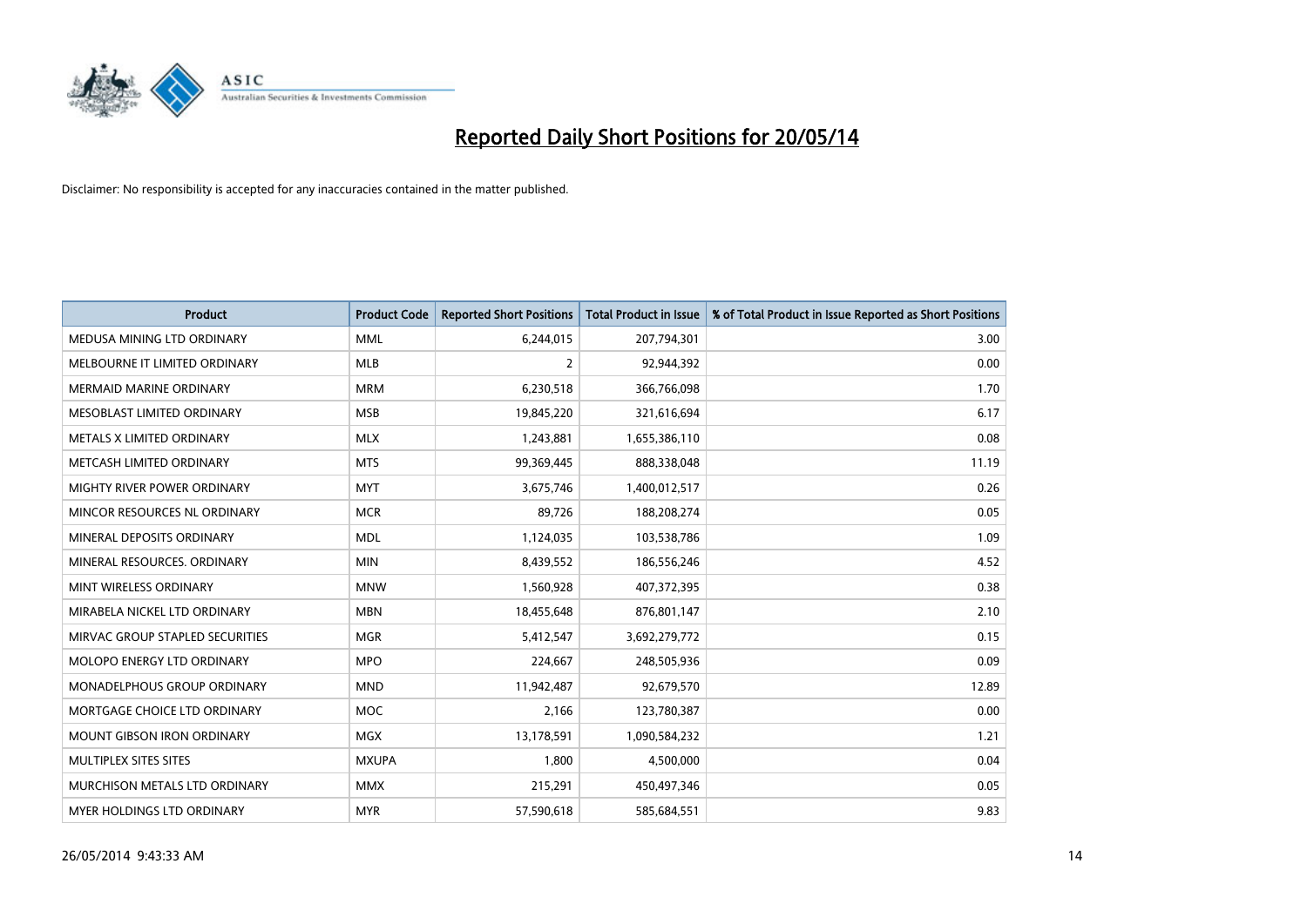

| <b>Product</b>                | <b>Product Code</b> | <b>Reported Short Positions</b> | <b>Total Product in Issue</b> | % of Total Product in Issue Reported as Short Positions |
|-------------------------------|---------------------|---------------------------------|-------------------------------|---------------------------------------------------------|
| NANOSONICS LIMITED ORDINARY   | <b>NAN</b>          | 443,539                         | 263,798,826                   | 0.17                                                    |
| NATIONAL AUST, BANK ORDINARY  | <b>NAB</b>          | 9,687,553                       | 2,353,771,760                 | 0.41                                                    |
| NATIONAL STORAGE STAPLED      | <b>NSR</b>          | 223,975                         | 244,897,097                   | 0.09                                                    |
| NAVITAS LIMITED ORDINARY      | <b>NVT</b>          | 3,150,655                       | 375,712,581                   | 0.84                                                    |
| NEARMAP LTD ORDINARY          | <b>NEA</b>          | 141,484                         | 337,346,101                   | 0.04                                                    |
| NEON ENERGY LIMITED ORDINARY  | <b>NEN</b>          | 225,474                         | 553,037,848                   | 0.04                                                    |
| NEW HOPE CORPORATION ORDINARY | <b>NHC</b>          | 1,102,528                       | 830,933,112                   | 0.13                                                    |
| NEWCREST MINING ORDINARY      | <b>NCM</b>          | 8,651,352                       | 766,510,971                   | 1.13                                                    |
| NEWS CORP A NON-VOTING CDI    | <b>NWSLV</b>        | 394,565                         | 3,115,091                     | 12.67                                                   |
| NEWS CORP B VOTING CDI        | <b>NWS</b>          | 2,387,023                       | 20,738,712                    | 11.51                                                   |
| NEWSAT LIMITED ORDINARY       | <b>NWT</b>          | 6,453,841                       | 612,199,841                   | 1.05                                                    |
| NEXTDC LIMITED ORDINARY       | <b>NXT</b>          | 12,858,266                      | 193,154,486                   | 6.66                                                    |
| NEXUS ENERGY LIMITED ORDINARY | <b>NXS</b>          | 928,145                         | 1,330,219,459                 | 0.07                                                    |
| NIB HOLDINGS LIMITED ORDINARY | <b>NHF</b>          | 2,522,871                       | 439,004,182                   | 0.57                                                    |
| NICK SCALI LIMITED ORDINARY   | <b>NCK</b>          | $\mathbf{1}$                    | 81,000,000                    | 0.00                                                    |
| NIDO PETROLEUM ORDINARY       | <b>NDO</b>          | 47,402                          | 2,048,317,635                 | 0.00                                                    |
| NINE ENTERTAINMENT ORDINARY   | <b>NEC</b>          | 8,244,739                       | 940,295,023                   | 0.88                                                    |
| NOBLE MINERAL RES ORDINARY    | <b>NMG</b>          | 2,365,726                       | 666,397,952                   | 0.36                                                    |
| NORTHERN IRON LTD ORDINARY    | <b>NFE</b>          | 11,392                          | 484,405,314                   | 0.00                                                    |
| NORTHERN STAR ORDINARY        | <b>NST</b>          | 1,090,383                       | 578,591,915                   | 0.19                                                    |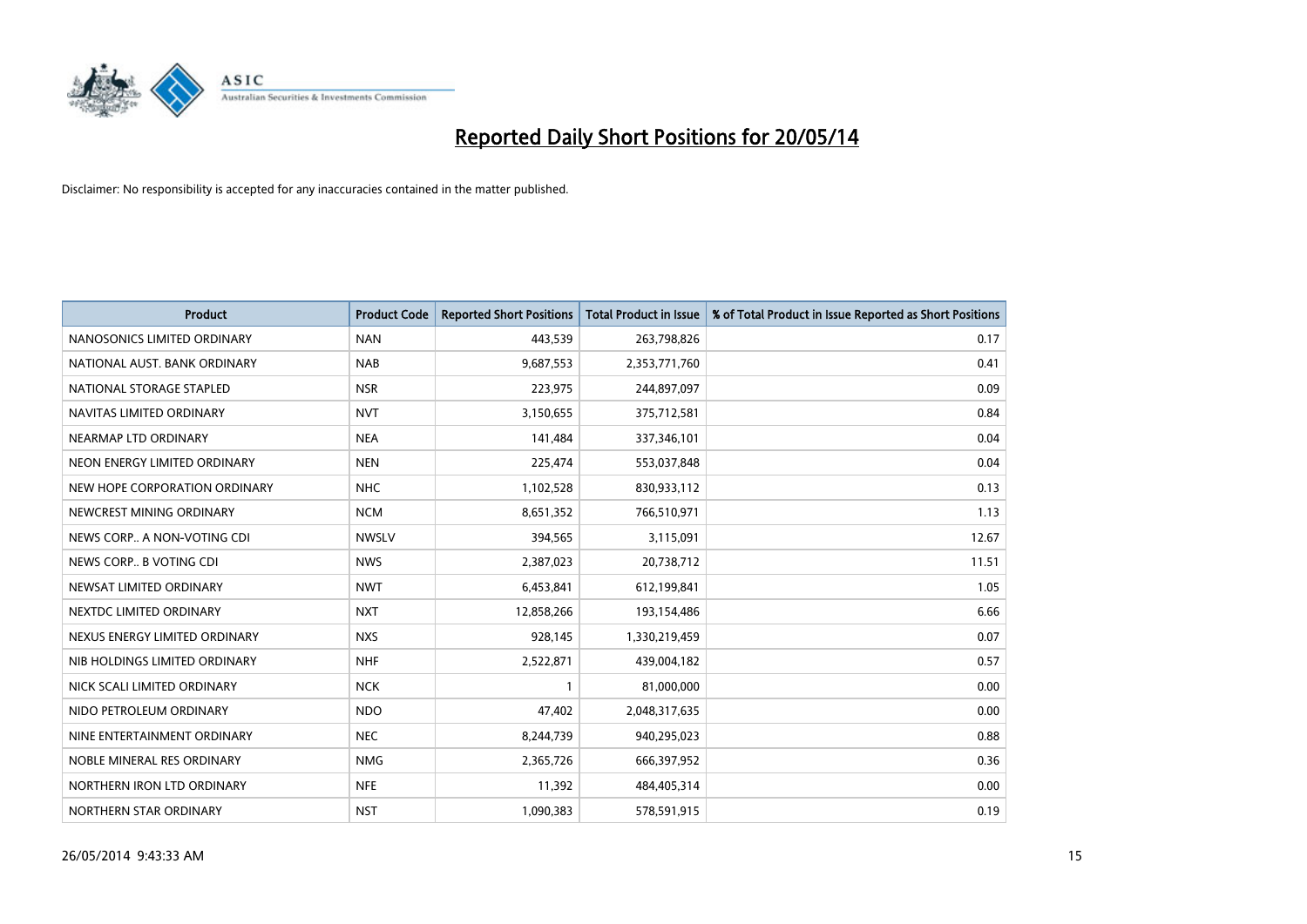

| <b>Product</b>                        | <b>Product Code</b> | <b>Reported Short Positions</b> | <b>Total Product in Issue</b> | % of Total Product in Issue Reported as Short Positions |
|---------------------------------------|---------------------|---------------------------------|-------------------------------|---------------------------------------------------------|
| NOVOGEN LIMITED ORDINARY              | <b>NRT</b>          | 59,693                          | 168,557,834                   | 0.04                                                    |
| NRW HOLDINGS LIMITED ORDINARY         | <b>NWH</b>          | 14,901,165                      | 278,888,011                   | 5.34                                                    |
| NUCOAL RESOURCES LTD ORDINARY         | <b>NCR</b>          | $\mathbf{1}$                    | 768,612,354                   | 0.00                                                    |
| NUFARM LIMITED ORDINARY               | <b>NUF</b>          | 16,413,832                      | 264,021,627                   | 6.22                                                    |
| OAKTON LIMITED ORDINARY               | <b>OKN</b>          | 502                             | 89,990,235                    | 0.00                                                    |
| OCEANAGOLD CORP. CHESS DEPOSITARY INT | <b>OGC</b>          | 3,082,360                       | 300,567,377                   | 1.03                                                    |
| OCEANIA CAPITAL LTD ORDINARY          | <b>OCP</b>          | $\mathbf{1}$                    | 35,307,209                    | 0.00                                                    |
| OIL SEARCH LTD ORDINARY               | OSH                 | 8,439,181                       | 1,496,692,453                 | 0.56                                                    |
| OM HOLDINGS LIMITED ORDINARY          | OMH                 | 1,559,180                       | 733,423,337                   | 0.21                                                    |
| ORICA LIMITED ORDINARY                | ORI                 | 9,000,937                       | 370,924,362                   | 2.43                                                    |
| ORIGIN ENERGY ORDINARY                | <b>ORG</b>          | 7,560,418                       | 1,103,645,753                 | 0.69                                                    |
| OROCOBRE LIMITED ORDINARY             | <b>ORE</b>          | 2,151,152                       | 132,041,911                   | 1.63                                                    |
| ORORA LIMITED ORDINARY                | <b>ORA</b>          | 811,148                         | 1,206,684,923                 | 0.07                                                    |
| OROTONGROUP LIMITED ORDINARY          | ORL                 | 213,486                         | 40,880,902                    | 0.52                                                    |
| <b>OZ MINERALS ORDINARY</b>           | <b>OZL</b>          | 11,742,870                      | 303,470,022                   | 3.87                                                    |
| OZFOREX GROUP LTD ORDINARY            | <b>OFX</b>          | 5,101,988                       | 240,000,000                   | 2.13                                                    |
| PACIFIC BRANDS ORDINARY               | PBG                 | 17,859,864                      | 917,226,291                   | 1.95                                                    |
| PACT GROUP HLDGS LTD ORDINARY         | <b>PGH</b>          | 2,864,886                       | 294,097,961                   | 0.97                                                    |
| PALADIN ENERGY LTD ORDINARY           | <b>PDN</b>          | 94,581,333                      | 964, 367, 284                 | 9.81                                                    |
| PANAUST LIMITED ORDINARY              | <b>PNA</b>          | 3,405,511                       | 635,580,654                   | 0.54                                                    |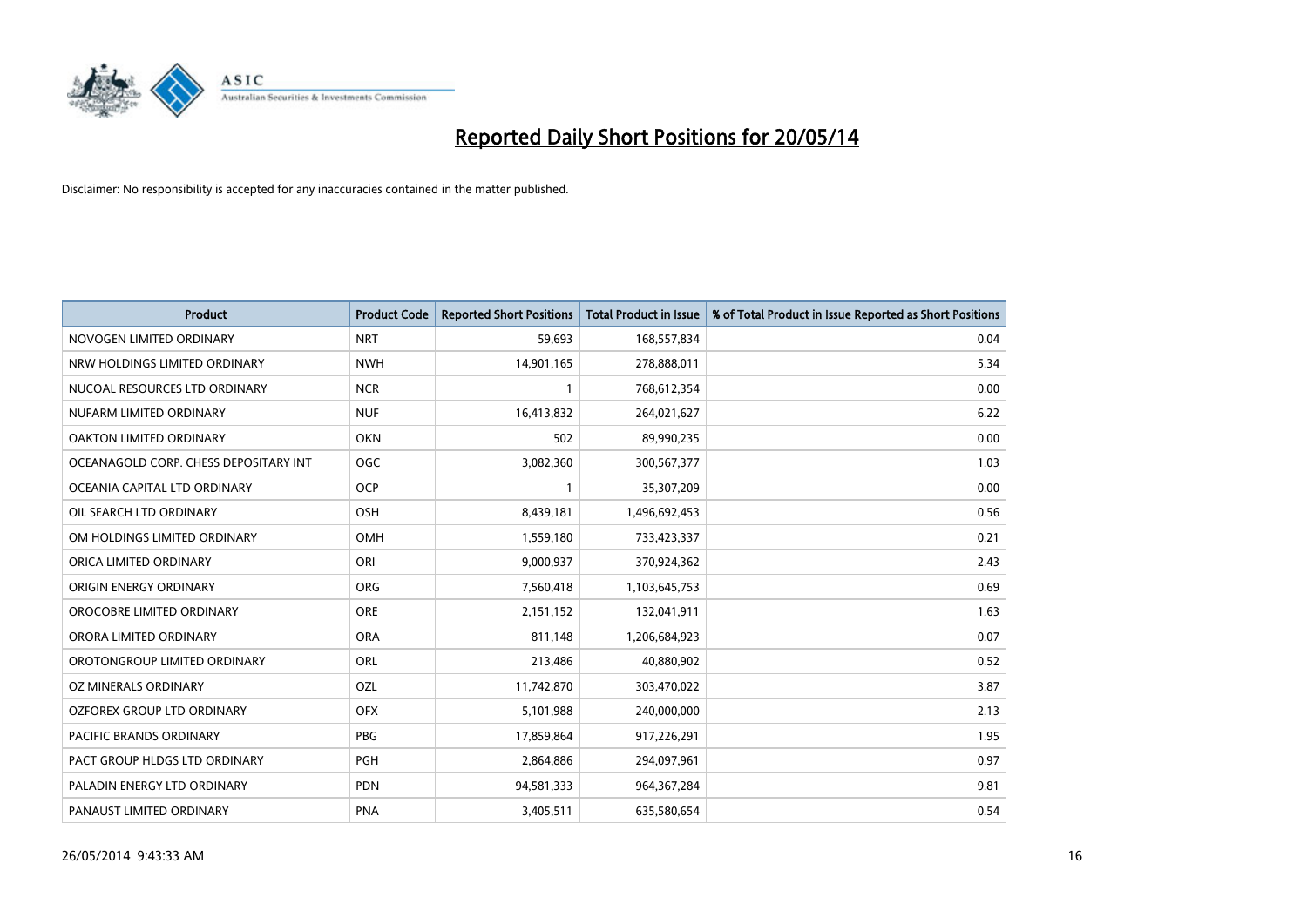

| <b>Product</b>                | <b>Product Code</b> | <b>Reported Short Positions</b> | <b>Total Product in Issue</b> | % of Total Product in Issue Reported as Short Positions |
|-------------------------------|---------------------|---------------------------------|-------------------------------|---------------------------------------------------------|
| PANORAMIC RESOURCES ORDINARY  | PAN                 | 723,195                         | 322,275,824                   | 0.22                                                    |
| PANTERRA GOLD LTD ORDINARY    | PGI                 |                                 | 772,781,012                   | 0.00                                                    |
| PAPERLINX LIMITED ORDINARY    | <b>PPX</b>          | 44,770                          | 665,181,261                   | 0.01                                                    |
| PAPILLON RES LTD ORDINARY     | <b>PIR</b>          | 12,742,211                      | 341,494,210                   | 3.73                                                    |
| PATTIES FOODS LTD ORDINARY    | PFL                 | $\mathbf{1}$                    | 139,144,338                   | 0.00                                                    |
| PEET LIMITED ORDINARY         | <b>PPC</b>          | 74,793                          | 433,389,348                   | 0.02                                                    |
| PERPETUAL LIMITED ORDINARY    | PPT                 | 1,264,039                       | 46,574,426                    | 2.71                                                    |
| PERSEUS MINING LTD ORDINARY   | PRU                 | 20,446,219                      | 526,656,401                   | 3.88                                                    |
| PHARMAXIS LTD ORDINARY        | <b>PXS</b>          | 408,118                         | 309,514,849                   | 0.13                                                    |
| PLATINUM ASSET ORDINARY       | <b>PTM</b>          | 656,410                         | 580,336,142                   | 0.11                                                    |
| PLATINUM AUSTRALIA ORDINARY   | <b>PLA</b>          | 836,127                         | 504,968,043                   | 0.17                                                    |
| PLATINUM CAPITAL LTD ORDINARY | <b>PMC</b>          | 5,108                           | 231,071,933                   | 0.00                                                    |
| PMP LIMITED ORDINARY          | <b>PMP</b>          | 1,571,414                       | 323,781,124                   | 0.49                                                    |
| PRANA BIOTECHNOLOGY ORDINARY  | PBT                 | 886,620                         | 488,646,960                   | 0.18                                                    |
| PREMIER INVESTMENTS ORDINARY  | <b>PMV</b>          | 126,491                         | 155,714,874                   | 0.08                                                    |
| PRIMA BIOMED LTD ORDINARY     | <b>PRR</b>          | 399,060                         | 1,228,709,341                 | 0.03                                                    |
| PRIMARY HEALTH CARE ORDINARY  | <b>PRY</b>          | 15,825,732                      | 505,659,944                   | 3.13                                                    |
| PRIME MEDIA GRP LTD ORDINARY  | PRT                 | 1,694,349                       | 366,330,303                   | 0.46                                                    |
| PROGRAMMED ORDINARY           | <b>PRG</b>          | 72,222                          | 118,253,992                   | 0.06                                                    |
| PURA VIDA ENERGY NL ORDINARY  | <b>PVD</b>          | 36,537                          | 127,168,198                   | 0.03                                                    |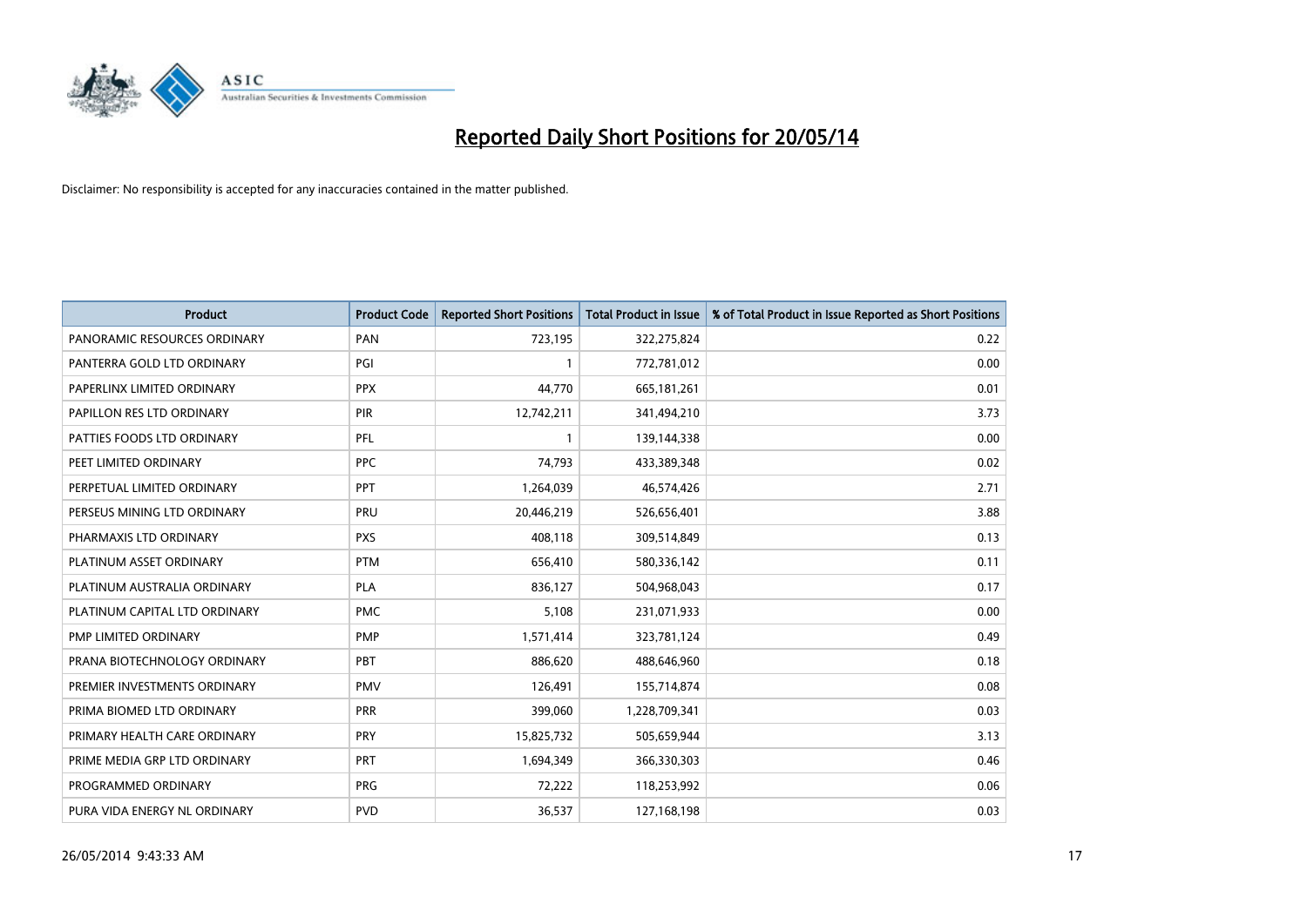

| <b>Product</b>                      | <b>Product Code</b> | <b>Reported Short Positions</b> | <b>Total Product in Issue</b> | % of Total Product in Issue Reported as Short Positions |
|-------------------------------------|---------------------|---------------------------------|-------------------------------|---------------------------------------------------------|
| <b>QANTAS AIRWAYS ORDINARY</b>      | QAN                 | 74,118,130                      | 2,196,330,250                 | 3.37                                                    |
| OBE INSURANCE GROUP ORDINARY        | QBE                 | 23,614,771                      | 1,253,883,293                 | 1.88                                                    |
| ORXPHARMA LTD ORDINARY              | <b>QRX</b>          | 30,000                          | 164,190,969                   | 0.02                                                    |
| <b>QUBE HOLDINGS LTD ORDINARY</b>   | <b>QUB</b>          | 22,880,383                      | 1,051,172,929                 | 2.18                                                    |
| RAMELIUS RESOURCES ORDINARY         | <b>RMS</b>          | 12,110                          | 365,740,380                   | 0.00                                                    |
| RAMSAY HEALTH CARE ORDINARY         | <b>RHC</b>          | 1,278,129                       | 202,081,252                   | 0.63                                                    |
| <b>RCG CORPORATION LTD ORDINARY</b> | <b>RCG</b>          | 128,852                         | 263,808,625                   | 0.05                                                    |
| <b>RCR TOMLINSON ORDINARY</b>       | <b>RCR</b>          | 362,222                         | 136,989,238                   | 0.26                                                    |
| <b>REA GROUP ORDINARY</b>           | <b>REA</b>          | 1,169,258                       | 131,714,699                   | 0.89                                                    |
| RECALL HOLDINGS LTD ORDINARY        | <b>REC</b>          | 2,724,821                       | 312,836,448                   | 0.87                                                    |
| RECKON LIMITED ORDINARY             | <b>RKN</b>          | 1,342,394                       | 126,913,066                   | 1.06                                                    |
| <b>RED FORK ENERGY ORDINARY</b>     | <b>RFE</b>          | 2,448,103                       | 501,051,719                   | 0.49                                                    |
| REDBANK ENERGY LTD ORDINARY         | AEJ                 | 13                              | 786,287                       | 0.00                                                    |
| REECE AUSTRALIA LTD. ORDINARY       | <b>REH</b>          | 124                             | 99,600,000                    | 0.00                                                    |
| REED RESOURCES LTD ORDINARY         | <b>RDR</b>          | 1,015                           | 523,453,895                   | 0.00                                                    |
| <b>REGIS RESOURCES ORDINARY</b>     | <b>RRL</b>          | 23,101,865                      | 499,744,095                   | 4.62                                                    |
| RESMED INC CDI 10:1                 | <b>RMD</b>          | 36,661,996                      | 1,415,926,590                 | 2.59                                                    |
| <b>RESOLUTE MINING ORDINARY</b>     | <b>RSG</b>          | 12,157,179                      | 641,189,223                   | 1.90                                                    |
| <b>RESOURCE GENERATION ORDINARY</b> | <b>RES</b>          | 1,220                           | 581,380,338                   | 0.00                                                    |
| RETAIL FOOD GROUP ORDINARY          | <b>RFG</b>          | 4,908,511                       | 144,868,508                   | 3.39                                                    |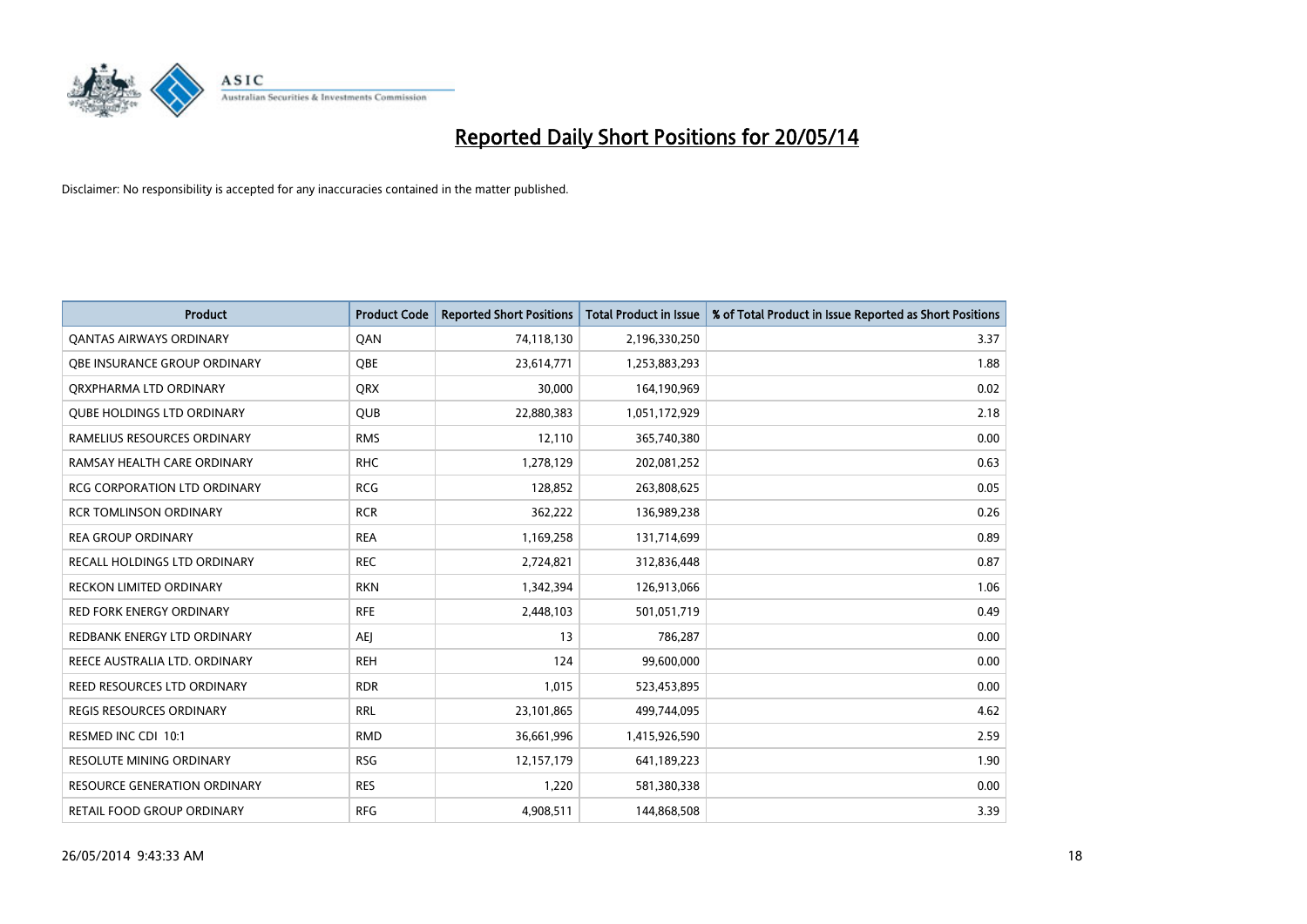

| <b>Product</b>                        | <b>Product Code</b> | <b>Reported Short Positions</b> | <b>Total Product in Issue</b> | % of Total Product in Issue Reported as Short Positions |
|---------------------------------------|---------------------|---------------------------------|-------------------------------|---------------------------------------------------------|
| REX MINERALS LIMITED ORDINARY         | <b>RXM</b>          | 653,804                         | 220,519,784                   | 0.30                                                    |
| RIDLEY CORPORATION ORDINARY           | <b>RIC</b>          | 178,134                         | 307,817,071                   | 0.06                                                    |
| RIO TINTO LIMITED ORDINARY            | <b>RIO</b>          | 3,707,194                       | 435,758,720                   | 0.85                                                    |
| ROC OIL COMPANY ORDINARY              | <b>ROC</b>          | 272,368                         | 687,618,400                   | 0.04                                                    |
| ROYAL WOLF HOLDINGS ORDINARY          | <b>RWH</b>          | 192,532                         | 100,387,052                   | 0.19                                                    |
| RUBIK FINANCIAL LTD, ORDINARY         | <b>RFL</b>          | 47,954                          | 290,398,607                   | 0.02                                                    |
| SAI GLOBAL LIMITED ORDINARY           | SAI                 | 11,431,182                      | 210,793,906                   | 5.42                                                    |
| SALMAT LIMITED ORDINARY               | <b>SLM</b>          | 54                              | 159,812,799                   | 0.00                                                    |
| SAMSON OIL & GAS LTD ORDINARY         | SSN                 | 17,820,000                      | 2,837,756,933                 | 0.63                                                    |
| SANDFIRE RESOURCES ORDINARY           | <b>SFR</b>          | 901,610                         | 155,640,968                   | 0.58                                                    |
| <b>SANTOS LTD ORDINARY</b>            | <b>STO</b>          | 5,608,857                       | 975,329,331                   | 0.58                                                    |
| SARACEN MINERAL ORDINARY              | SAR                 | 1,079,906                       | 792,784,738                   | 0.14                                                    |
| SCA PROPERTY GROUP STAPLED SECURITIES | <b>SCP</b>          | 41,435,493                      | 648,628,320                   | 6.39                                                    |
| SEDGMAN LIMITED ORDINARY              | SDM                 | 220,736                         | 227,059,277                   | 0.10                                                    |
| SEEK LIMITED ORDINARY                 | <b>SEK</b>          | 9,978,500                       | 340,384,875                   | 2.93                                                    |
| SELECT HARVESTS ORDINARY              | SHV                 | 33,246                          | 57,999,427                    | 0.06                                                    |
| SENEX ENERGY LIMITED ORDINARY         | SXY                 | 8,818,134                       | 1,145,058,917                 | 0.77                                                    |
| SERVCORP LIMITED ORDINARY             | SRV                 | 35,276                          | 98,432,275                    | 0.04                                                    |
| SERVICE STREAM ORDINARY               | <b>SSM</b>          | 30                              | 386,389,873                   | 0.00                                                    |
| SEVEN GROUP HOLDINGS ORDINARY         | <b>SVW</b>          | 445,569                         | 305,294,332                   | 0.15                                                    |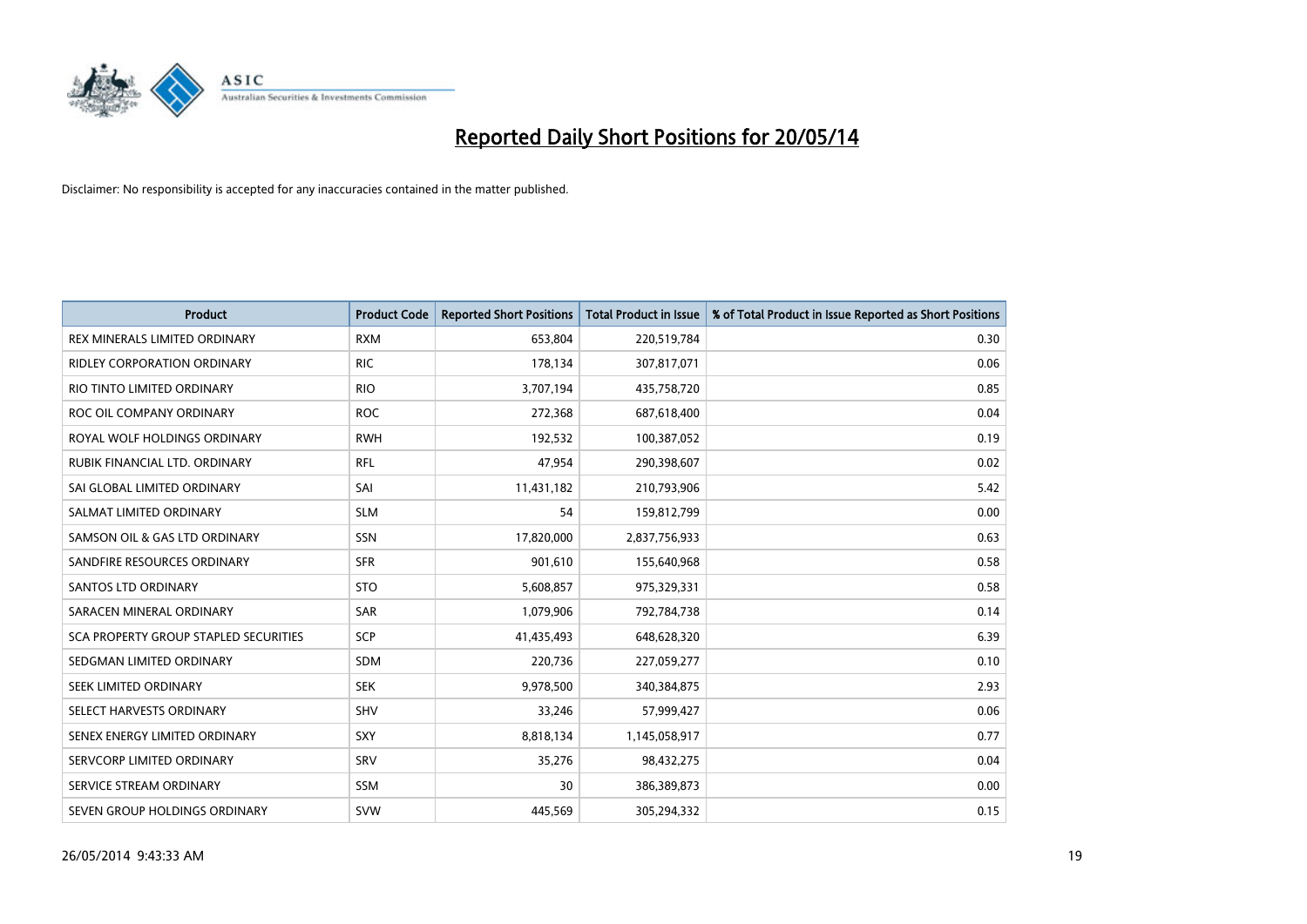

| <b>Product</b>                           | <b>Product Code</b> | <b>Reported Short Positions</b> | <b>Total Product in Issue</b> | % of Total Product in Issue Reported as Short Positions |
|------------------------------------------|---------------------|---------------------------------|-------------------------------|---------------------------------------------------------|
| SEVEN WEST MEDIA LTD ORDINARY            | SWM                 | 3,344,232                       | 999,160,872                   | 0.33                                                    |
| SFG AUSTRALIA LTD ORDINARY               | <b>SFW</b>          | 200,000                         | 734,531,160                   | 0.03                                                    |
| SG FLEET GROUP LTD ORDINARY              | SGF                 | 6,694                           | 242,691,826                   | 0.00                                                    |
| SIGMA PHARMACEUTICAL ORDINARY            | <b>SIP</b>          | 14,507,757                      | 1,125,026,719                 | 1.29                                                    |
| SILEX SYSTEMS ORDINARY                   | <b>SLX</b>          | 2,794,919                       | 170,367,734                   | 1.64                                                    |
| SILVER CHEF LIMITED ORDINARY             | SIV                 | 126,535                         | 29,333,629                    | 0.43                                                    |
| SILVER LAKE RESOURCE ORDINARY            | <b>SLR</b>          | 26,022,585                      | 503,233,971                   | 5.17                                                    |
| SIMS METAL MGMT LTD ORDINARY             | SGM                 | 12,859,885                      | 204,469,540                   | 6.29                                                    |
| SINGAPORE TELECOMM. CHESS DEPOSITARY INT | SGT                 | 11,579,592                      | 144,402,021                   | 8.02                                                    |
| SINO GAS ENERGY ORDINARY                 | <b>SEH</b>          | 2,642,972                       | 1,530,457,040                 | 0.17                                                    |
| SIRIUS RESOURCES NL ORDINARY             | <b>SIR</b>          | 12,289,870                      | 261,980,167                   | 4.69                                                    |
| SIRTEX MEDICAL ORDINARY                  | <b>SRX</b>          | 48,364                          | 56,108,439                    | 0.09                                                    |
| SKILLED GROUP LTD ORDINARY               | <b>SKE</b>          | 1,938,138                       | 235,254,496                   | 0.82                                                    |
| <b>SKY NETWORK ORDINARY</b>              | <b>SKT</b>          | 65,550                          | 389,139,785                   | 0.02                                                    |
| SKYCITY ENT GRP LTD ORDINARY             | <b>SKC</b>          | 216,310                         | 582,088,094                   | 0.04                                                    |
| <b>SLATER &amp; GORDON ORDINARY</b>      | SGH                 | 6,079,422                       | 204,338,625                   | 2.98                                                    |
| SMS MANAGEMENT, ORDINARY                 | <b>SMX</b>          | 2,328,247                       | 70,099,763                    | 3.32                                                    |
| SONIC HEALTHCARE ORDINARY                | <b>SHL</b>          | 2,969,063                       | 400,811,556                   | 0.74                                                    |
| SOUL PATTINSON (W.H) ORDINARY            | SOL                 | 2,727                           | 239,395,320                   | 0.00                                                    |
| SOUTH BOULDER MINES ORDINARY             | <b>STB</b>          |                                 | 129,127,826                   | 0.00                                                    |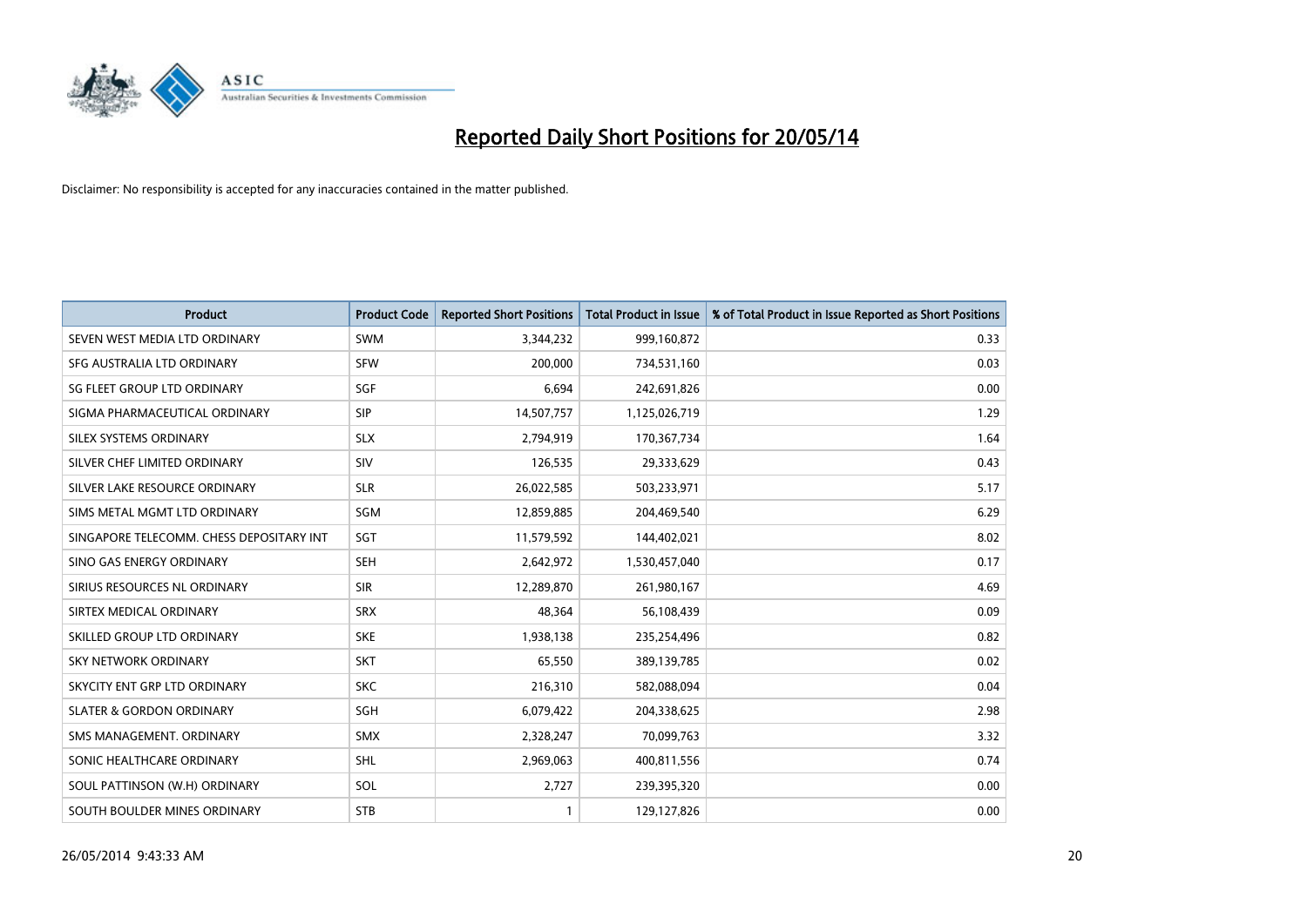

| <b>Product</b>                           | <b>Product Code</b> | <b>Reported Short Positions</b> | <b>Total Product in Issue</b> | % of Total Product in Issue Reported as Short Positions |
|------------------------------------------|---------------------|---------------------------------|-------------------------------|---------------------------------------------------------|
| SP AUSNET STAPLED SECURITIES             | SPN                 | 52,989,347                      | 3,386,607,080                 | 1.56                                                    |
| SPARK INFRASTRUCTURE STAPLED US PROHIBT. | SKI                 | 33,315,285                      | 1,326,734,264                 | 2.51                                                    |
| SPDR 200 FUND ETF UNITS                  | <b>STW</b>          | 50,060                          | 45,026,368                    | 0.11                                                    |
| SPDR 200 RESOURCES ETF UNITS             | <b>OZR</b>          | 188                             | 1,601,962                     | 0.01                                                    |
| SPDR SMALL ORDS ETF UNITS                | SSO                 | 120,468                         | 801,304                       | 15.03                                                   |
| SPECIALTY FASHION ORDINARY               | <b>SFH</b>          | 2,229                           | 192,236,121                   | 0.00                                                    |
| ST BARBARA LIMITED ORDINARY              | <b>SBM</b>          | 27,457,869                      | 488,074,077                   | 5.63                                                    |
| STARPHARMA HOLDINGS ORDINARY             | <b>SPL</b>          | 16,160,662                      | 284,664,680                   | 5.68                                                    |
| STEADFAST GROUP LTD ORDINARY             | <b>SDF</b>          | 2,036,815                       | 501,638,307                   | 0.41                                                    |
| STH CRS ELECT ENGNR ORDINARY             | <b>SXE</b>          | 19,573                          | 161,523,130                   | 0.01                                                    |
| STHN CROSS MEDIA ORDINARY                | SXL                 | 13,155,560                      | 705,246,986                   | 1.87                                                    |
| STOCKLAND UNITS/ORD STAPLED              | SGP                 | 19,274,598                      | 2,326,978,560                 | 0.83                                                    |
| STRAITS RES LTD. ORDINARY                | <b>SRQ</b>          | 28,747                          | 1,217,730,293                 | 0.00                                                    |
| STRIKE ENERGY LTD ORDINARY               | <b>STX</b>          | 3,727                           | 812,497,613                   | 0.00                                                    |
| STW COMMUNICATIONS ORDINARY              | SGN                 | 970,334                         | 403,828,512                   | 0.24                                                    |
| <b>SUNCORP GROUP LTD ORDINARY</b>        | <b>SUN</b>          | 13,054,541                      | 1,286,600,980                 | 1.01                                                    |
| SUNDANCE ENERGY ORDINARY                 | <b>SEA</b>          | 12,270,881                      | 547,675,861                   | 2.24                                                    |
| SUNDANCE RESOURCES ORDINARY              | SDL                 | 263,206,643                     | 3,079,369,367                 | 8.55                                                    |
| SUNLAND GROUP LTD ORDINARY               | <b>SDG</b>          | 109,702                         | 181,710,087                   | 0.06                                                    |
| SUPER RET REP LTD ORDINARY               | SUL                 | 1,912,436                       | 196,731,620                   | 0.97                                                    |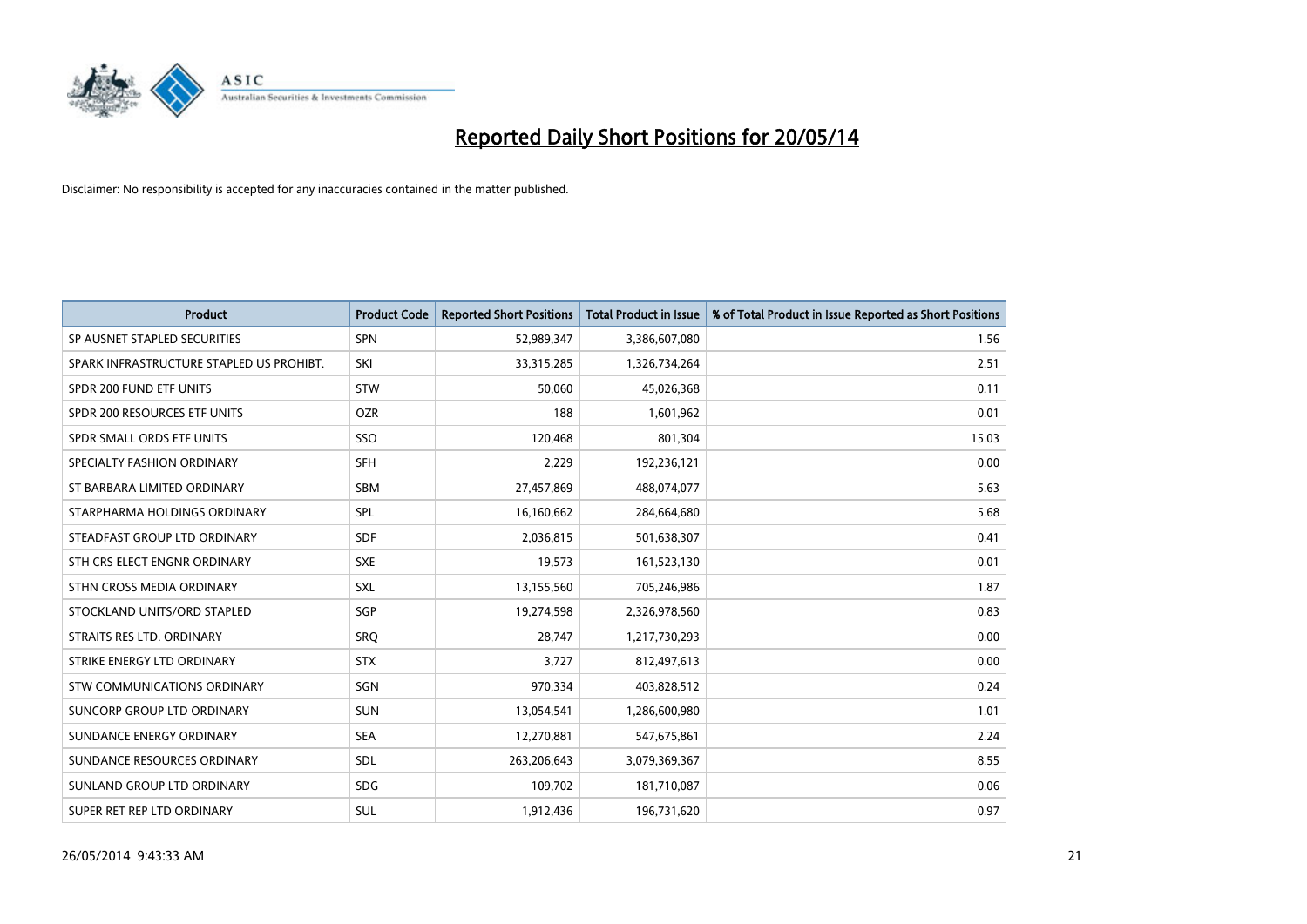

| <b>Product</b>                       | <b>Product Code</b> | <b>Reported Short Positions</b> | <b>Total Product in Issue</b> | % of Total Product in Issue Reported as Short Positions |
|--------------------------------------|---------------------|---------------------------------|-------------------------------|---------------------------------------------------------|
| SYD AIRPORT STAPLED US PROHIBIT.     | <b>SYD</b>          | 17,909,000                      | 2,216,216,041                 | 0.81                                                    |
| SYRAH RESOURCES ORDINARY             | <b>SYR</b>          | 7,004,588                       | 162,475,614                   | 4.31                                                    |
| <b>TABCORP HOLDINGS LTD ORDINARY</b> | <b>TAH</b>          | 16,447,416                      | 762,954,019                   | 2.16                                                    |
| TANAMI GOLD NL ORDINARY              | <b>TAM</b>          | 1                               | 1,175,097,046                 | 0.00                                                    |
| <b>TANGIERS PETROLEUM ORDINARY</b>   | <b>TPT</b>          | 193,047                         | 198,266,103                   | 0.10                                                    |
| TAP OIL LIMITED ORDINARY             | <b>TAP</b>          | 34,591                          | 242,237,221                   | 0.01                                                    |
| TASSAL GROUP LIMITED ORDINARY        | <b>TGR</b>          | 5,831                           | 146,507,029                   | 0.00                                                    |
| TATTS GROUP LTD ORDINARY             | <b>TTS</b>          | 13,168,448                      | 1,434,447,341                 | 0.92                                                    |
| <b>TECHNOLOGY ONE ORDINARY</b>       | <b>TNE</b>          | 213,853                         | 307,751,455                   | 0.07                                                    |
| <b>TELECOM CORPORATION ORDINARY</b>  | <b>TEL</b>          | 8,511,484                       | 1,828,530,844                 | 0.47                                                    |
| TELSTRA CORPORATION. ORDINARY        | <b>TLS</b>          | 24,981,933                      | 12,443,074,357                | 0.20                                                    |
| TEN NETWORK HOLDINGS ORDINARY        | <b>TEN</b>          | 163,079,064                     | 2,630,984,596                 | 6.20                                                    |
| TERANGA GOLD CORP CDI 1:1            | <b>TGZ</b>          | 178,777                         | 101,778,769                   | 0.18                                                    |
| TFS CORPORATION LTD ORDINARY         | <b>TFC</b>          | 1,450,524                       | 282,157,408                   | 0.51                                                    |
| THE REJECT SHOP ORDINARY             | <b>TRS</b>          | 2,950,119                       | 28,826,248                    | 10.23                                                   |
| TIGER RESOURCES ORDINARY             | <b>TGS</b>          | 875,512                         | 838,897,617                   | 0.10                                                    |
| TITAN ENERGY SERVICE ORDINARY        | <b>TTN</b>          | 10,833                          | 50,561,915                    | 0.02                                                    |
| TOLL HOLDINGS LTD ORDINARY           | <b>TOL</b>          | 29,720,473                      | 717,133,875                   | 4.14                                                    |
| TOX FREE SOLUTIONS ORDINARY          | <b>TOX</b>          | 2,976,297                       | 133,252,359                   | 2.23                                                    |
| TPG TELECOM LIMITED ORDINARY         | <b>TPM</b>          | 7,473,659                       | 793,808,141                   | 0.94                                                    |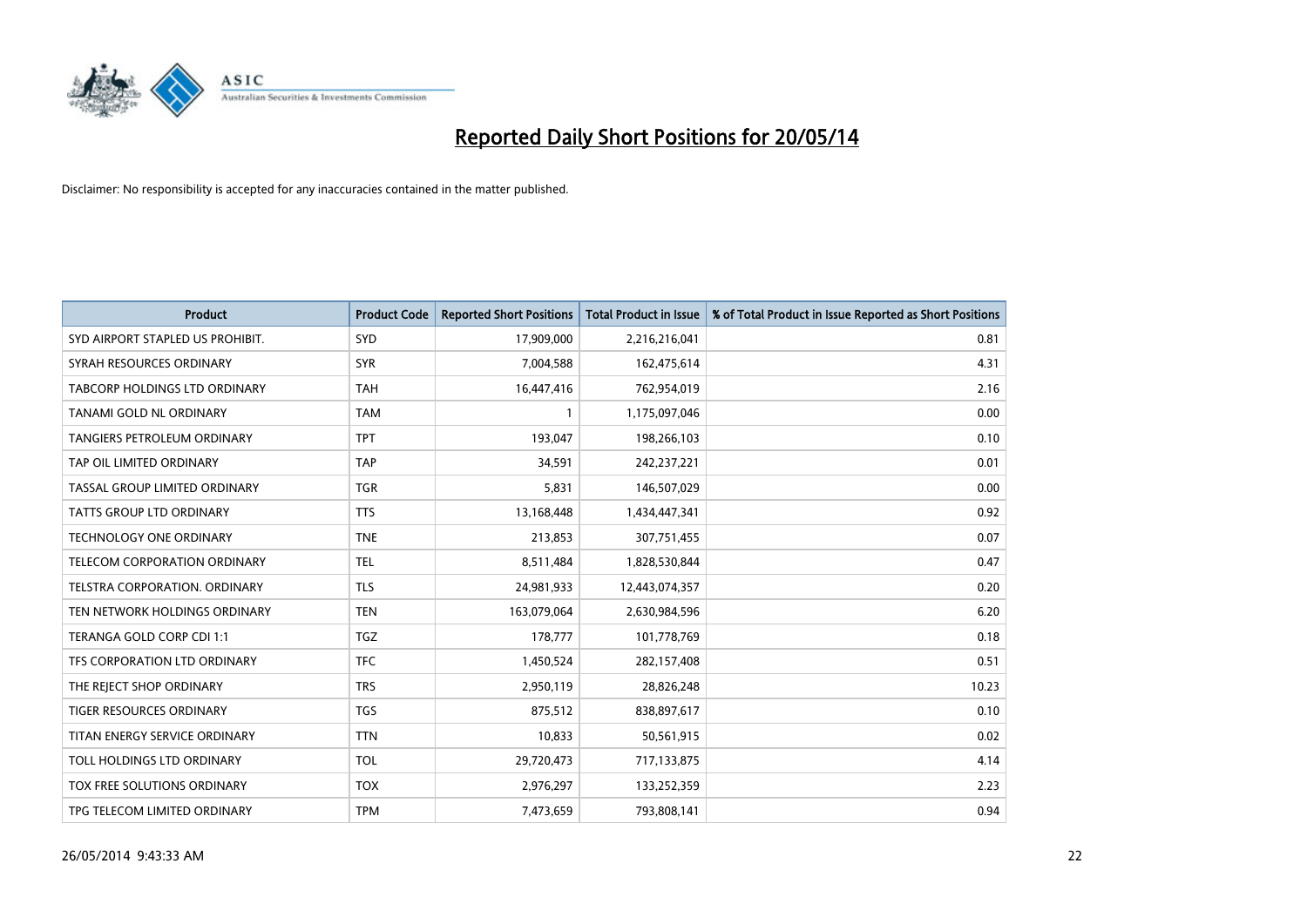

| Product                              | <b>Product Code</b> | <b>Reported Short Positions</b> | <b>Total Product in Issue</b> | % of Total Product in Issue Reported as Short Positions |
|--------------------------------------|---------------------|---------------------------------|-------------------------------|---------------------------------------------------------|
| <b>TRADE ME GROUP ORDINARY</b>       | <b>TME</b>          | 1,215,063                       | 396,548,005                   | 0.31                                                    |
| TRANSFIELD SERVICES ORDINARY         | <b>TSE</b>          | 43,871,413                      | 512,457,716                   | 8.56                                                    |
| TRANSPACIFIC INDUST. ORDINARY        | <b>TPI</b>          | 14,543,132                      | 1,578,786,704                 | 0.92                                                    |
| TRANSURBAN GROUP TRIPLE STAPLED SEC. | <b>TCL</b>          | 8,581,494                       | 1,817,200,970                 | 0.47                                                    |
| <b>TREASURY GROUP ORDINARY</b>       | <b>TRG</b>          | 15,887                          | 23,070,755                    | 0.07                                                    |
| TREASURY WINE ESTATE ORDINARY        | <b>TWE</b>          | 50,224,792                      | 649,427,560                   | 7.73                                                    |
| TROY RESOURCES LTD ORDINARY          | <b>TRY</b>          | 3,359,591                       | 195,034,997                   | 1.72                                                    |
| UGL LIMITED ORDINARY                 | UGL                 | 18,707,927                      | 166,511,240                   | 11.24                                                   |
| UNILIFE CORPORATION CDI 6:1          | <b>UNS</b>          | 120,000                         | 259,710,264                   | 0.05                                                    |
| US MASTERS RES FUND ORDINARY UNITS   | <b>URF</b>          | 27                              | 263,972,915                   | 0.00                                                    |
| UXC LIMITED ORDINARY                 | <b>UXC</b>          | 3,335,995                       | 321,271,353                   | 1.04                                                    |
| VEDA GROUP LTD ORDINARY              | <b>VED</b>          | 8,494,468                       | 842,055,406                   | 1.01                                                    |
| <b>VILLAGE ROADSHOW LTD ORDINARY</b> | <b>VRL</b>          | 1,800,749                       | 159,498,988                   | 1.13                                                    |
| <b>VIRGIN AUS HLDG LTD ORDINARY</b>  | <b>VAH</b>          | 46,040,116                      | 3,514,825,734                 | 1.31                                                    |
| <b>VIRTUS HEALTH LTD ORDINARY</b>    | <b>VRT</b>          | 3,374,973                       | 79,722,678                    | 4.23                                                    |
| VISION EYE INSTITUTE ORDINARY        | <b>VEI</b>          | 181,580                         | 161,017,230                   | 0.11                                                    |
| <b>VOCATION LTD ORDINARY</b>         | <b>VET</b>          | 11,407,003                      | 200,000,000                   | 5.70                                                    |
| <b>VOCUS COMMS LTD ORDINARY</b>      | <b>VOC</b>          | 532,545                         | 92,834,500                    | 0.57                                                    |
| <b>WATPAC LIMITED ORDINARY</b>       | <b>WTP</b>          | 3,929                           | 186,489,922                   | 0.00                                                    |
| WDS LIMITED ORDINARY                 | <b>WDS</b>          | 3,317                           | 144,740,614                   | 0.00                                                    |